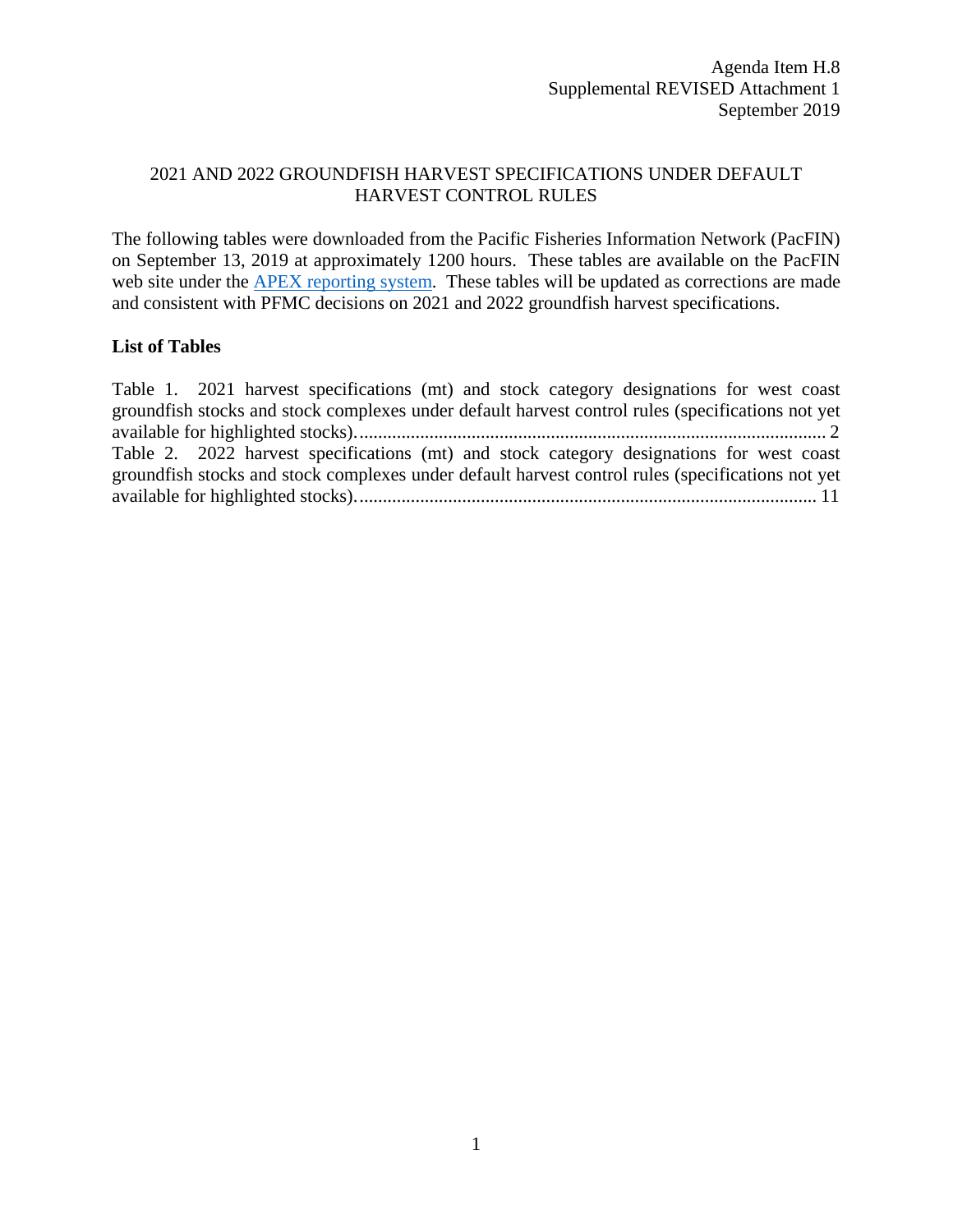**Stock or Complex Area Area Cat. P\*** OFL ABC ACL  $\begin{array}{|c|c|c|c|c|}\n\hline\nX\end{array}$  Area  $\begin{array}{|c|c|c|c|c|}\n\hline\n\text{7} & \text{7} & \text{8} & \text{8} & \text{8} \\
\hline\n\text{8} & \text{9} & \text{10} & \text{10} & \text{10} & \text{10} & \text{10} \\
\hline\n\end{array}$ Yelloweye Rockfish  $\begin{array}{c|c|c|c|c} \text{CW} & 1 \text{ (Year Based)} & 0.40 (0.144) & 97 & 83 & 50 & 2017 \end{array}$  The ACL is based on projections in the 2017 yelloweye rebuilding analysis using an SPR harvest rate of 65%. Arrowtooth Flounder CW 2 (Year Based) 0.40 (0.267) 13551 9933 9933 2017 Big Skate  $CW = 2$  (Year Based)  $0.45 (0.126) = 1690 = 1477 = 1477 = 2019$ Black Rockfish WA 1 (Year Based) 0.45 (0.083) 319 293 293 2015 Black Rockfish  $CA = \begin{bmatrix} 1 & (Year Based) & 0.45 & (0.083) & 379 & 348 & 348 & 2015 \end{bmatrix}$ Bocaccio  $\vert$ S of 4010 1 (Year Based)  $\vert$  0.45 (0.074)  $\vert$  1887  $\vert$  1748 1748 2017 7.4% of the assessed area (Conception area N to Cape Blanco) OFL is deducted to account for the portion of the stock north of 40°10' N lat. Cabezon CA 225 210 210 Cabezon 3427 - 42 1 (Year Based) 0.45 (0.065) 201.8 188.7 188.7 2019 Cabezon S of  $\begin{array}{|l|l|l|}\n\hline\n\text{Cone} & 1 \text{ (Year Based)} & 0.45 \text{ (0.065)} & 23.3 & 21.79 & 21.79 \\
\hline\n\end{array}$ Cabezon/Kelp Greenling  $|WA|25|20|20$ Cabezon WA 3 (Year Based)  $\begin{array}{|l} 0.45 \ (0.222) \end{array}$  18.3 14.24 14.24 2019 Kelp Greenling WA 3 (Year Based)  $\begin{array}{|l}\n0.45 \ (0.222)\n\end{array}$  7.1 5.52 5.52 2015 Cabezon/Kelp Greenling OR 198 215 198 198 Cabezon **OR** 1 (Year Based)  $\begin{array}{|c|c|c|c|c|c|c|c|} \hline 0.45 & 0.065 & 58.3 & 54.51 & 54.51 & 2019 \hline \end{array}$ Kelp Greenling  $OR$  | 1 (Year Based)  $|0.45 (0.083)$  | 157 | 143.97 | 143.97 | 2015 California Scorpionfish CW CA Scorpionfish (0.45 (0.086) 319 291 2017 Canary Rockfish CW 1 (Year Based) 0.45 (0.083) 2015 Spex not yet available Chilipepper S of 4010 1 (Year Based)  $\begin{array}{|l|l|}\n\hline\n0.45 (0.083) & 2571 & 2358 & 2358 & 2015 & 93\% \text{ of the coastwide chilipepper OFL is apportioned S} \\
\hline\n\end{array}$ Cowcod  $S \text{ of } 4010$  114 98 98 Cowcod S of  $2$  (Year Based)  $0.45 (0.126)$  95 83.03 83.03 2019 Cowcod  $\begin{array}{|l|c|c|c|c|c|}\n\hline\n3427 & 3 \text{(Year Based)} & 0.45 \text{ (0.222)} & 18.9 & 14.7 & 14.7 & 2019\n\end{array}$ Darkblotched Rockfish CW 1 (Year Based) 0.45 (0.074) 953 882 882 2017 Dover Sole CW 1 (Year Based) 0.45 (0.100) 93547 84192 50000 2011

**Table 1. 2021 harvest specifications (mt) and stock category designations for west coast groundfish stocks and stock complexes under default harvest control rules (specifications not yet available for highlighted stocks).**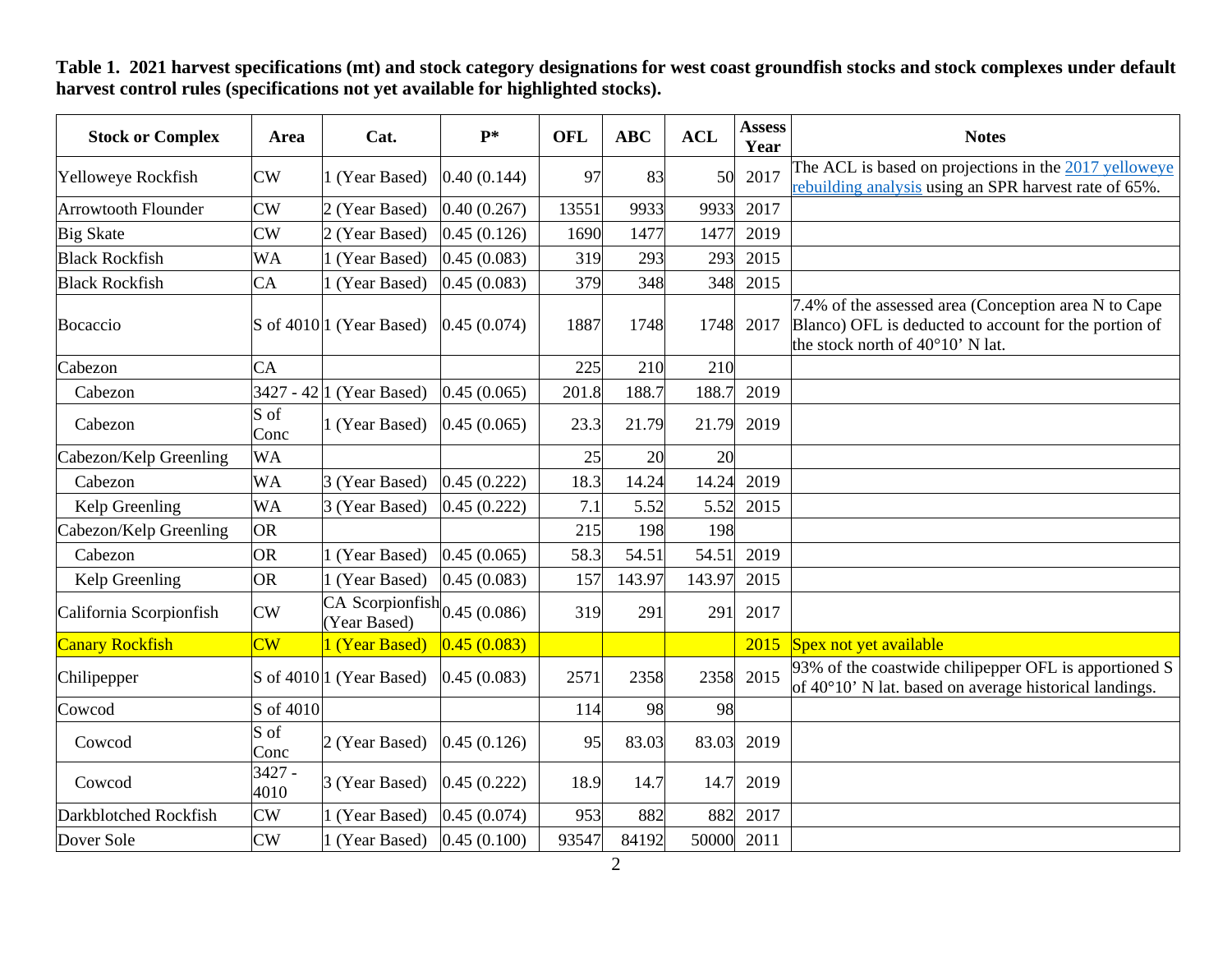| <b>Stock or Complex</b> | Area                   | Cat.                                   | $P*$        | <b>OFL</b> | <b>ABC</b> | <b>ACL</b> | <b>Assess</b><br>Year | <b>Notes</b>                                                                                                                                                                                                                                                                                                                                                                                                              |
|-------------------------|------------------------|----------------------------------------|-------------|------------|------------|------------|-----------------------|---------------------------------------------------------------------------------------------------------------------------------------------------------------------------------------------------------------------------------------------------------------------------------------------------------------------------------------------------------------------------------------------------------------------------|
| <b>English Sole</b>     | $\overline{\text{CW}}$ | 2 (Year Based)                         | 0.45(0.174) |            |            |            | 2013                  | More information needed before the SSC can endorse<br>OFL <sub>s.</sub>                                                                                                                                                                                                                                                                                                                                                   |
| Lingcod                 | N of<br>4010           | 1 (Year Based)                         | 0.45(0.074) | 5816       | 5386       | 5369       | 2017                  | OFLs are projected from the 2017 assessment, which<br>assessed two stocks north and south of 42° N lat. The<br>relative biomass and OFLs are reapportioned north and<br>south of the $40^{\circ}10'$ N lat. management line by using the<br>most recent 5-year average percentage of survey<br>biomass of lingcod between 40°10' and 42° N lat.,<br>which is 21.3% of the survey biomass in California.                   |
| Lingcod                 |                        | S of $4010$ <sup>[1</sup> (Year Based) | 0.45(0.074) | 1255       | 1162       | 1102       | 2017                  | OFLs are projected from the 2017 assessment, which<br>assessed two stocks north and south of 42° N lat. The<br>relative biomass and OFLs are reapportioned north and<br>south of the $40^{\circ}10'$ N lat. management line by using the<br>most recent 5-year average percentage of survey<br>biomass of lingcod between $40^{\circ}10'$ and $42^{\circ}$ N lat.,<br>which is 21.3% of the survey biomass in California. |
| Longnose Skate          | CW                     | 2 (Year Based)                         | 0.45(0.126) | 2086       | 1823       | 1823       | 2019                  |                                                                                                                                                                                                                                                                                                                                                                                                                           |
| Longspine Thornyhead    | CW                     | 2 (Year Based)                         | 0.40(0.320) | 5097       | 3466       |            | 2013                  |                                                                                                                                                                                                                                                                                                                                                                                                                           |
| Longspine Thornyhead    | N of<br>Conc           | 2 (Year Based)                         | 0.40(0.320) |            |            |            |                       | ACLs are determined based on an apportionment of the<br>coastwide ABC north (76%) and south (24%) of 34°27'<br>2634 2013 N lat. based on the 2003-2012 average swept area<br>biomass estimated north and south of Pt. Conception at<br>34°27' N lat. in the NWFSC trawl survey.                                                                                                                                           |
| Longspine Thornyhead    | S of<br>Conc           | 2 (Year Based)                         | 0.40(0.320) |            |            | 832        | 2013                  | ACLs are determined based on an apportionment of the<br>coastwide ABC north (76%) and south (24%) of 34°27'<br>N lat. based on the 2003-2012 average swept area<br>biomass estimated north and south of Pt. Conception at<br>34°27' N lat. in the NWFSC trawl survey.                                                                                                                                                     |
| Pacific Cod             | CW                     | 3 (Year Based)                         | 0.40(0.398) | 3200       | 1926       | 1600       |                       |                                                                                                                                                                                                                                                                                                                                                                                                                           |
| Pacific Ocean Perch     | N of<br>4010           | 2 (Year Based)                         | 0.45(0.143) | 4497       | 3854       | 3854       | 2017                  |                                                                                                                                                                                                                                                                                                                                                                                                                           |
| Petrale Sole            | $\overline{\text{CW}}$ | (Year Based)                           | 0.45(0.065) | 4402       | 4115       | 4115       | 2019                  |                                                                                                                                                                                                                                                                                                                                                                                                                           |
| Sablefish               | CW                     | 1 (Year Based)                         | 0.40(0.127) | 9402       | 8208       |            | 2019                  |                                                                                                                                                                                                                                                                                                                                                                                                                           |
| Sablefish               | N of 36                | 1 (Year Based)                         | 0.40(0.127) |            |            | 6049       | 2019                  | The ACLs are apportioned north (73.7%) and south<br>$(26.3\%)$ of 40°10' N lat. using the coastwide ABCs                                                                                                                                                                                                                                                                                                                  |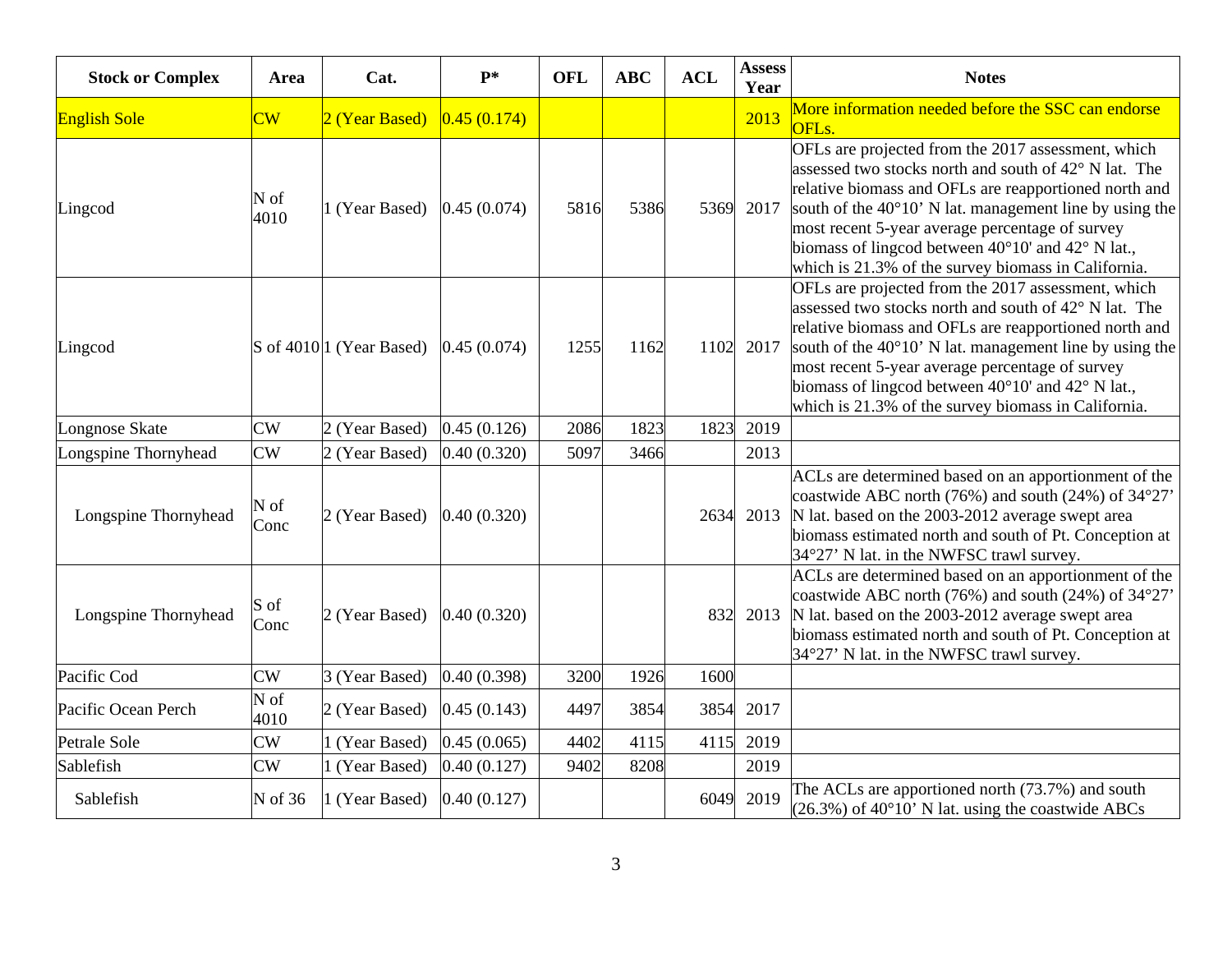| <b>Stock or Complex</b>       | Area                             | Cat.                     | $\mathbf{P}^*$ | <b>OFL</b> | <b>ABC</b> | <b>ACL</b> | <b>Assess</b><br>Year | <b>Notes</b>                                                                                                                                                              |
|-------------------------------|----------------------------------|--------------------------|----------------|------------|------------|------------|-----------------------|---------------------------------------------------------------------------------------------------------------------------------------------------------------------------|
|                               |                                  |                          |                |            |            |            |                       | based on average trawl survey biomass from 2003-<br>2018.                                                                                                                 |
| Sablefish                     | Conc                             | 1 (Year Based)           | 0.40(0.127)    |            |            | 2159       | 2019                  | The ACLs are apportioned north (73.7%) and south<br>$(26.3\%)$ of 36 $\degree$ using the coastwide ABCs based on<br>average trawl survey biomass from 2003-2018.          |
| Shortbelly                    | CW                               | 3 (Year Based)           | 0.40(0.398)    | 6950       | 4184       | 4184       | 2007                  |                                                                                                                                                                           |
| <b>Shortspine Thornyhead</b>  | $\overline{\text{CW}}$           | 2 (Year Based)           | 0.40(0.320)    |            |            |            |                       | 2013 Spex not yet available.                                                                                                                                              |
| <b>Shortspine Thornyhead</b>  | $\overline{\text{N of}}$<br>Conc | 2 (Year Based)           | 0.40(0.320)    |            |            |            |                       | 2013 Spex not yet available.                                                                                                                                              |
| <b>Shortspine Thornyhead</b>  | $S \text{ of }$<br>Conc          | 2 (Year Based)           | 0.40(0.320)    |            |            |            |                       | 2013 Spex not yet available.                                                                                                                                              |
| Spiny Dogfish                 | CW                               | 2 (Year Based)           | 0.40(0.346)    | 2479       | 1621       | 1621       | 2011                  |                                                                                                                                                                           |
| Splitnose                     | S of 4010 <sup> </sup> 1         | (Year Based)             | 0.45(0.108)    | 1868       | 1666       | 1666       | 2009                  |                                                                                                                                                                           |
| <b>Starry Flounder</b>        | $\overline{\text{CW}}$           | 3 (Year Based)           | 0.40(0.398)    | 652        | 392        | 392        | 2017                  |                                                                                                                                                                           |
| <b>Widow Rockfish</b>         | CW                               | 1 (Year Based)           | 0.45(0.065)    | 15749      | 14725      | 14725      | 2019                  |                                                                                                                                                                           |
| Yellowtail Rockfish           | N of<br>4010                     | (Year Based)             | 0.45(0.074)    | 6534       | 6050       | 6050       | 2017                  |                                                                                                                                                                           |
| Blue/Deacon/Black<br>Rockfish | <b>OR</b>                        |                          | 0.45(0.044)    | 676        | 570        | 570        |                       |                                                                                                                                                                           |
| <b>Black Rockfish</b>         | <b>OR</b>                        | 2 (Year Based)           | 0.45(0.159)    | 570        | 479.37     | 479.37     | 2015                  |                                                                                                                                                                           |
| Blue                          | <b>OR</b>                        | 2 (Year Based)           | 0.45(0.143)    | 105.7      | 90.58      | 90.58      | 2017                  |                                                                                                                                                                           |
| Nearshore Rockfish North      | $\overline{\text{N of}}$<br>4010 |                          |                | 92         | 77         | 77         |                       |                                                                                                                                                                           |
| <b>Black and Yellow</b>       | N of<br>4010                     | 3 (Year Based)           | 0.45(0.222)    | 0.014      | 0.011      | 0.011      |                       |                                                                                                                                                                           |
| Blue                          |                                  | 42 - 4010 2 (Year Based) | 0.45(0.143)    | 33.4       | 28.62      | 28.62      | 2017                  | 10% of the CA OFL N of 34°27' N lat. is apportioned<br>north of $40^{\circ}10'$ N lat. (see Appendix D of the 2017<br>Assessment).                                        |
| Blue                          | <b>WA</b>                        | 3 (Year Based)           | 0.45(0.222)    | 8.1        | 6.30       | 6.30       | 2017                  |                                                                                                                                                                           |
| <b>Brown</b>                  | $N$ of<br>4010                   | 2 (Year Based)           | 0.45(0.174)    |            |            |            | 2013                  | The portion of the coastwide stock north of 40 10 N lat.<br>$(1.2\%)$ based on the proportion of cumulative removals<br>by area during 1916-2012. Spex not yet available. |
| Calico                        | N of<br>4010                     | 3 (Year Based)           | 0.45(0.222)    |            |            |            |                       |                                                                                                                                                                           |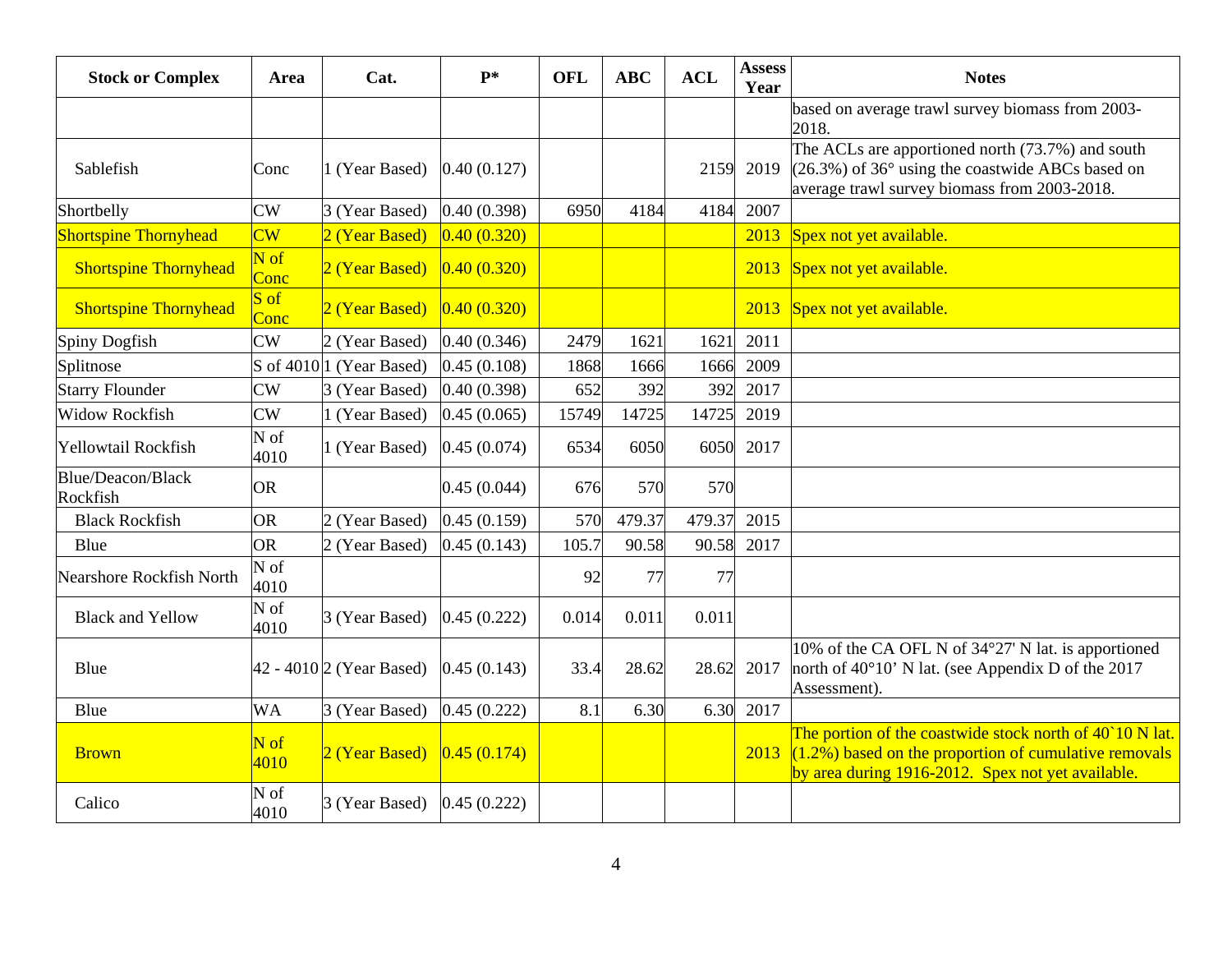| <b>Stock or Complex</b>         | Area                      | Cat.                                | $P*$        | <b>OFL</b> | <b>ABC</b> | <b>ACL</b> | <b>Assess</b><br>Year | <b>Notes</b>                                                                                                                                                                                                         |
|---------------------------------|---------------------------|-------------------------------------|-------------|------------|------------|------------|-----------------------|----------------------------------------------------------------------------------------------------------------------------------------------------------------------------------------------------------------------|
| China                           | <b>WA</b>                 | 2 (Year Based)                      | 0.45(0.159) | 10.82      | 9.10       | 9.10       | 2015                  | OFLs are projected from the Northern Model in the<br>2015 assessment.                                                                                                                                                |
| China                           | 4010 -<br>4616            | 2 (Year Based)                      | 0.45(0.159) | 21.57      | 18.14      | 18.14      | 2015                  | OFLs are projected from the Central Model in the 2015<br>assessment.                                                                                                                                                 |
| Copper                          | N of<br>4010              | 2 (Year Based)                      | 0.45(0.174) | 9.82       | 8.11       | 8.11       | 2013                  | 7.3% of the OFL estimated from the Northern Model<br>$(34°27' N lat.$ to U.S.-Can border) is apportioned N of<br>$40^{\circ}10'$ N lat. based on the proportion of cumulative<br>removals by area during 1916-2012.  |
| Gopher                          | N of<br>4010              | 3 (Year Based)                      | 0.45(0.222) |            |            |            | 2011                  |                                                                                                                                                                                                                      |
| Grass                           | $\overline{N}$ of<br>4010 | 3 (Year Based)                      | 0.45(0.222) | 0.66       | 0.51       | 0.51       | 2011                  |                                                                                                                                                                                                                      |
| Kelp                            | N of<br>4010              | 3 (Year Based)                      | 0.45(0.222) | 0.009      | 0.007      | 0.007      | 2011                  |                                                                                                                                                                                                                      |
| Olive                           | N of<br>4010              | 3 (Year Based)                      | 0.45(0.222) | 0.315      | 0.245      | 0.245      | 2011                  |                                                                                                                                                                                                                      |
| Quillback                       | N of<br>4010              | 3 (Year Based)                      | 0.45(0.222) | 7.37       | 5.74       | 5.74       | 2011                  |                                                                                                                                                                                                                      |
| Treefish                        | N of<br>4010              | 3 (Year Based)                      | 0.45(0.222) | 0.217      | 0.168      | 0.168      | 2011                  |                                                                                                                                                                                                                      |
| <b>Nearshore Rockfish South</b> | S of 4010                 |                                     |             | 1052       | 868        | 867        |                       |                                                                                                                                                                                                                      |
| Blue                            | 4010 -<br>3427            | 2 (Year Based)                      | 0.45(0.143) | 300.6      | 257.61     | 257.61     | 2017                  | 90% of the CA OFL N of 34°27' N lat. is apportioned<br>south of $40^{\circ}10'$ N lat. (see Appendix D of the 2017<br>Assessment).                                                                                   |
| Blue                            | S of<br>Conc              | 3 (Year Based)                      | 0.45(0.222) | 21.8       | 16.96      | 16.96      | 2017                  |                                                                                                                                                                                                                      |
| <b>Brown</b>                    |                           | S of $4010/2$ (Year Based)          | 0.45(0.174) |            |            |            | 2013                  | The portion of the coastwide stock north of 40 10 N lat.<br>$(98.8%)$ based on the proportion of cumulative<br>removals by area during 1916-2012. Spex not yet<br>available.                                         |
| Calico                          |                           | S of $4010\vert 3$ (Year Based)     | 0.45(0.222) |            |            |            |                       |                                                                                                                                                                                                                      |
| China                           |                           | S of 4010 <sup>2</sup> (Year Based) | 0.45(0.159) | 15.46      | 13.00      | 12.22      | 2015                  | OFLs are projected from the Southern Model in the<br>2015 assessment.                                                                                                                                                |
| Copper                          |                           | S of $4010\vert 2$ (Year Based)     | 0.45(0.174) | 247.43     | 204.38     | 204.38     | 2013                  | 92.7% of the OFL estimated from the Northern Model<br>$(34°27'$ N lat. to U.S.-Can border) is apportioned S of<br>$40^{\circ}10'$ N lat. based on the proportion of cumulative<br>removals by area during 1916-2012. |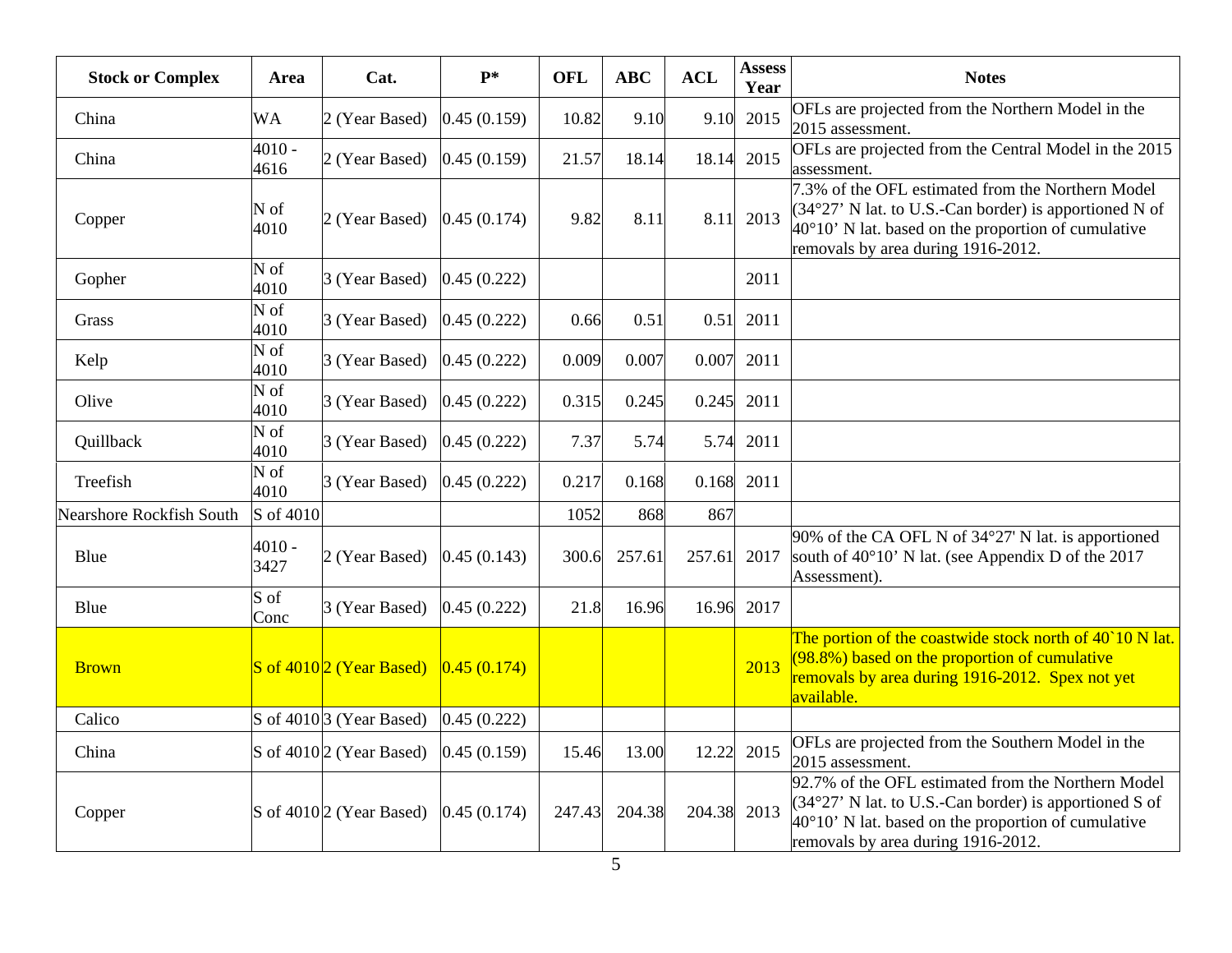| <b>Stock or Complex</b>     | Area                   | Cat.                            | $P*$        | <b>OFL</b> | <b>ABC</b> | <b>ACL</b> | <b>Assess</b><br>Year | <b>Notes</b>                                                                                                           |
|-----------------------------|------------------------|---------------------------------|-------------|------------|------------|------------|-----------------------|------------------------------------------------------------------------------------------------------------------------|
| Gopher                      |                        | S of $4010\vert2$ (Year Based)  | 0.45(0.126) | 136        | 118.86     | 118.86     | 2019                  | Need to code the species as Gopher/Black-and-Yellow.                                                                   |
| Grass                       |                        | S of 4010 3 (Year Based)        | 0.45(0.222) | 59.63      | 46.39      | 46.39      | 2011                  |                                                                                                                        |
| Kelp                        |                        | S of $4010\vert 3$ (Year Based) | 0.45(0.222) | 27.66      | 21.52      | 21.52      | 2011                  |                                                                                                                        |
| Olive                       |                        | S of 4010 3 (Year Based)        | 0.45(0.222) | 224.64     | 174.77     | 174.77     | 2011                  |                                                                                                                        |
| Quillback                   |                        | S of $4010 3$ (Year Based)      | 0.45(0.222) | 5.39       | 4.19       | 4.19       | 2011                  |                                                                                                                        |
| Treefish                    |                        | S of $4010\vert 3$ (Year Based) | 0.45(0.222) | 13.23      | 10.29      | 10.29      | 2011                  |                                                                                                                        |
| <b>Other Fish</b>           | CW                     |                                 |             | 286        | 223        | 223        |                       |                                                                                                                        |
| Kelp Greenling              | <b>CA</b>              | 3 (Year Based)                  | 0.45(0.222) | 118.9      | 92.50      | 92.50      | 2011                  |                                                                                                                        |
| <b>Leopard Shark</b>        | CW                     | 3 (Year Based)                  | 0.45(0.222) | 167.1      | 130        | 130        | 2011                  |                                                                                                                        |
| <b>Other Flatfish</b>       | CW                     |                                 |             | 7714       | 4802       | 4802       |                       |                                                                                                                        |
| <b>Butter Sole</b>          | CW                     | 3 (Year Based)                  | 0.40(0.398) | 4.63       | 2.79       | 2.7879     |                       | Based on the average catch during $1994-1998 + a 60\%$<br>discard rate estimated from the EDCP study.                  |
| Curlfin Sole                | CW                     | 3 (Year Based)                  | 0.40(0.398) | 8.24       | 4.96       | 4.96       |                       | Based on the average catch during $\frac{1994-1998 + a}{1994-1998 + a}$<br>discard rate estimated from the EDCP study. |
| <b>Flathead Sole</b>        | CW                     | 3 (Year Based)                  | 0.40(0.398) | 35         | 21.07      | 21.07      |                       | Max. catch = $35$ mt in 2005                                                                                           |
| Pacific Sanddab             | $\overline{\text{CW}}$ | 3 (Year Based)                  | 0.40(0.398) | 4801       | 2890.20    | 2890.20    | 2011                  |                                                                                                                        |
| <b>Rex Sole</b>             | CW                     | 2 (Year Based)                  | 0.40(0.320) | 2025.61    | 1377.42    | 1377.42    | 2013                  | Bayesian projections differ from the calculated ABCs.                                                                  |
| Rock Sole                   | CW                     | 3 (Year Based)                  | 0.40(0.398) | 66.7       | 40.15      | 40.15      | 2011                  |                                                                                                                        |
| Sand Sole                   | CW                     | 3 (Year Based)                  | 0.40(0.398) | 773.2      | 465.47     | 465.47     | 2011                  |                                                                                                                        |
| <b>Shelf Rockfish North</b> | N of<br>4010           |                                 |             | 1888       | 1511       | 1511       |                       |                                                                                                                        |
| Bocaccio                    | N of<br>4010           | 3 (Year Based)                  | 0.45(0.222) | 284        | 220.95     | 220.95     | 2011                  |                                                                                                                        |
| Bronzespotted               | N of<br>4010           | 3 (Year Based)                  | 0.45(0.222) |            |            |            |                       |                                                                                                                        |
| Chameleon                   | N of<br>4010           | 3 (Year Based)                  | 0.45(0.222) |            |            |            |                       |                                                                                                                        |
| Chilipepper                 | N of<br>4010           | 1 (Year Based)                  | 0.45(0.083) | 193.55     | 177.49     | 177.49     | 2015                  | 7% of the coastwide chilipepper OFL is apportioned N<br>of 40°10' N lat. based on average historical landings.         |
| Cowcod                      | N of<br>4010           | 3 (Year Based)                  | 0.45(0.222) | 0.57       | 0.44       | 0.44       | 2019                  |                                                                                                                        |
| Flag                        | N of<br>4010           | 3 (Year Based)                  | 0.45(0.222) | 0.1        | 0.078      | 0.078      | 2011                  |                                                                                                                        |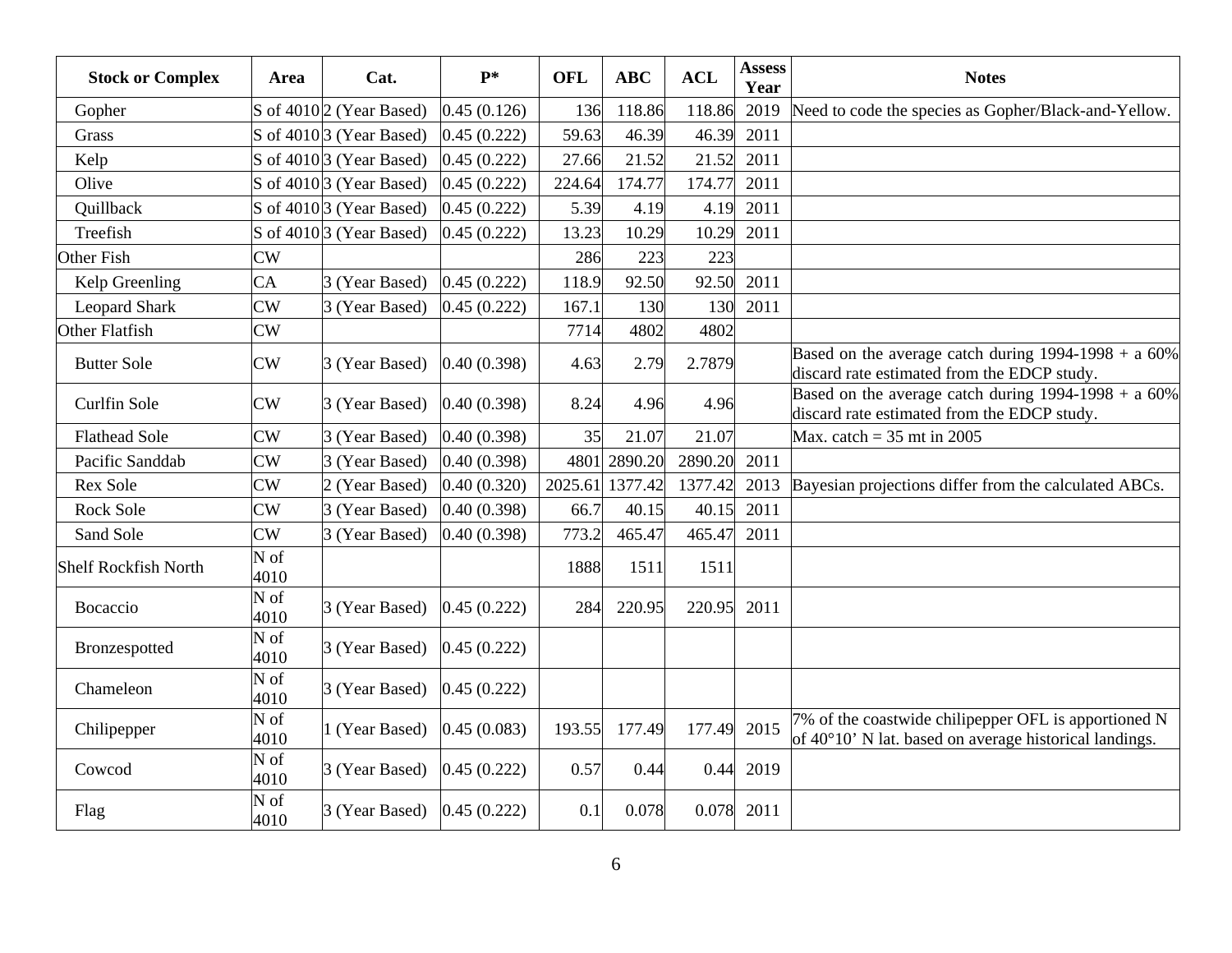| <b>Stock or Complex</b> | Area                               | Cat.                        | $P*$        | <b>OFL</b> | <b>ABC</b> | <b>ACL</b> | <b>Assess</b><br>Year | <b>Notes</b>                                                                                                                                                                           |
|-------------------------|------------------------------------|-----------------------------|-------------|------------|------------|------------|-----------------------|----------------------------------------------------------------------------------------------------------------------------------------------------------------------------------------|
| Freckled                | N of<br>4010                       | 3 (Year Based)              | 0.45(0.222) |            |            |            |                       |                                                                                                                                                                                        |
| Greenblotched           | $\overline{N \text{ of }}$<br>4010 | 3 (Year Based)              | 0.45(0.222) | 1.3        | 1.01       | 1.01       | 2011                  |                                                                                                                                                                                        |
| Greenspotted            |                                    | $ 42 - 4010 2$ (Year Based) | 0.45(0.190) | 9.3        | 7.53       | 7.34       | 2011                  | The OFLs projected from the Northern California<br>Model are apportioned north (22.2%) and south (77.8%)<br>of 40°10' N lat. based on average historical (1978-<br>2001) landings.     |
| Greenspotted            |                                    | $WA - OR$ 3 (Year Based)    | 0.45(0.222) | 6.1        | 4.75       |            | 4.75 2011             |                                                                                                                                                                                        |
| Greenstriped            | N of<br>4010                       | 2 (Year Based)              | 0.45(0.205) | 896.12     | 712.42     | 712.42     | 2009                  | The portion of the coastwide stock north of $40^{\circ}10'$ N.<br>lat. $(84.5\%)$ is based on the mean of the 2003-2008<br>swept area biomass estimates from the NMFS trawl<br>survey. |
| Halfbanded              | N of<br>4010                       | 3 (Year Based)              | 0.45(0.222) |            |            |            |                       |                                                                                                                                                                                        |
| Harlequin               | $\overline{\text{N of}}$<br>4010   | 3 (Year Based)              | 0.45(0.222) |            |            |            |                       |                                                                                                                                                                                        |
| Honeycomb               | N of<br>4010                       | 3 (Year Based)              | 0.45(0.222) |            |            |            |                       |                                                                                                                                                                                        |
| Mexican                 | $\overline{\text{N of}}$<br>4010   | 3 (Year Based)              | 0.45(0.222) |            |            |            |                       |                                                                                                                                                                                        |
| Pink                    | N of<br>4010                       | 3 (Year Based)              | 0.45(0.222) | 0.004      | 0.003      | 0.003      | 2011                  |                                                                                                                                                                                        |
| Pinkrose                | N of<br>4010                       | 3 (Year Based)              | 0.45(0.222) |            |            |            |                       |                                                                                                                                                                                        |
| <b>Puget Sound</b>      | $\overline{\text{N of}}$<br>4010   | 3 (Year Based)              | 0.45(0.222) |            |            |            |                       |                                                                                                                                                                                        |
| Pygmy                   | N of<br>4010                       | 3 (Year Based)              | 0.45(0.222) |            |            |            |                       |                                                                                                                                                                                        |
| Redstripe               | N of<br>4010                       | 3 (Year Based)              | 0.45(0.222) | 269.9      | 209.98     | 209.98     | 2011                  |                                                                                                                                                                                        |
| Rosethorn               | N of<br>4010                       | 3 (Year Based)              | 0.45(0.222) | 12.9       | 10.04      | 10.04      | 2011                  |                                                                                                                                                                                        |
| <b>Rosy</b>             | N of<br>4010                       | 3 (Year Based)              | 0.45(0.222) |            | 2.33       | 2.33       | 2011                  |                                                                                                                                                                                        |
| Silvergray              | N of<br>4010                       | 3 (Year Based)              | 0.45(0.222) | 159.4      | 124.01     | 124.01     | 2011                  |                                                                                                                                                                                        |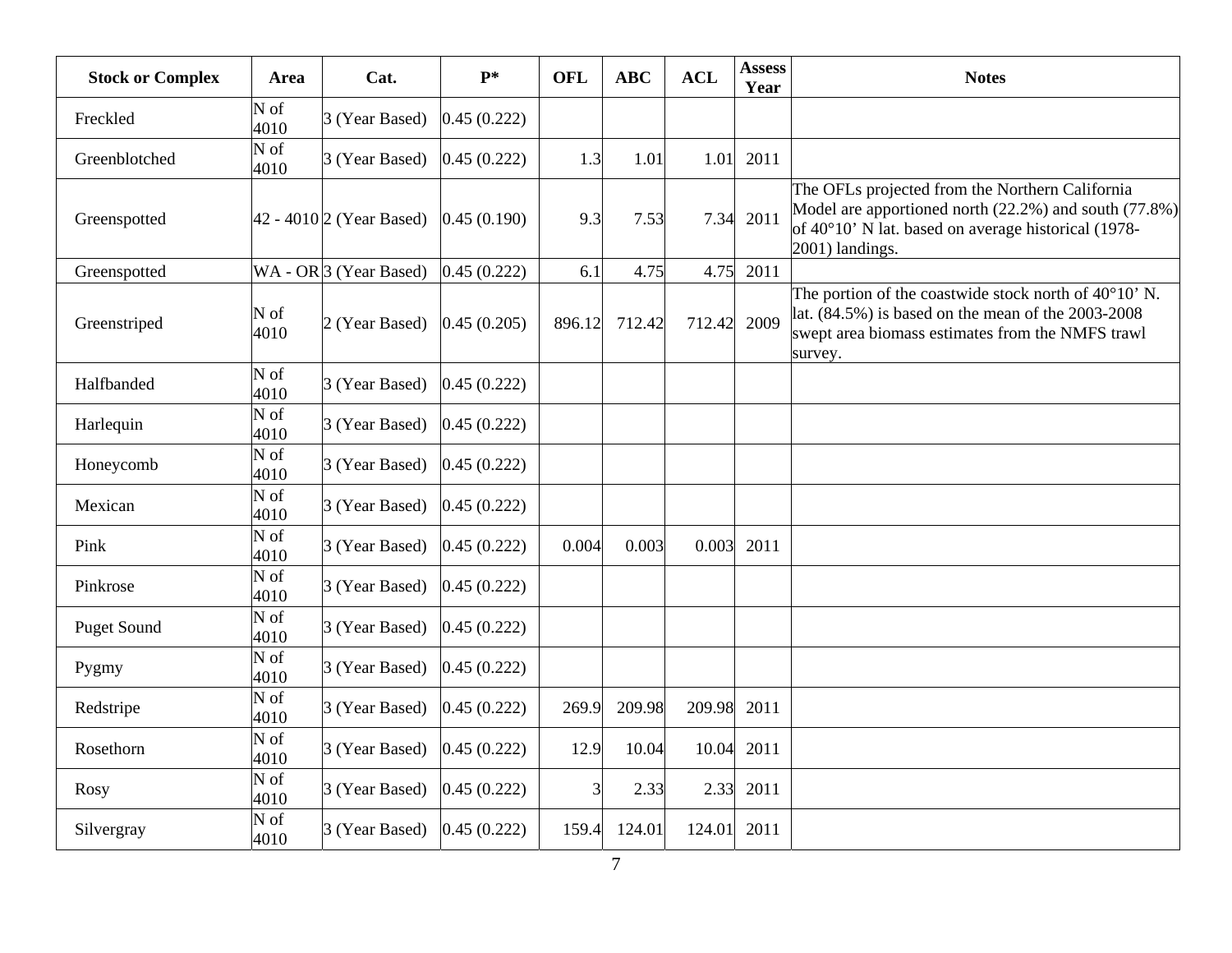| <b>Stock or Complex</b>     | Area                               | Cat.                                     | $P*$        | <b>OFL</b> | <b>ABC</b> | <b>ACL</b> | <b>Assess</b><br>Year | <b>Notes</b>                                                                                                                                                                             |
|-----------------------------|------------------------------------|------------------------------------------|-------------|------------|------------|------------|-----------------------|------------------------------------------------------------------------------------------------------------------------------------------------------------------------------------------|
| Speckled                    | N of<br>4010                       | 3 (Year Based)                           | 0.45(0.222) | 0.2        | 0.16       | 0.16       | 2011                  |                                                                                                                                                                                          |
| Squarespot                  | N of<br>4010                       | 3 (Year Based)                           | 0.45(0.222) | 0.2        | 0.156      | 0.156      | 2011                  |                                                                                                                                                                                          |
| <b>Starry</b>               | N of<br>4010                       | 3 (Year Based)                           | 0.45(0.222) | 0.0037     | 0.0029     | 0.0029     | 2011                  |                                                                                                                                                                                          |
| Stripetail                  | N of<br>4010                       | 3 (Year Based)                           | 0.45(0.222) | 40.4       | 31.43      | 31.43      | 2011                  |                                                                                                                                                                                          |
| Swordspine                  | N of<br>4010                       | 3 (Year Based)                           | 0.45(0.222) | 0.0001     | 0.0001     | 0.0001     | 2011                  |                                                                                                                                                                                          |
| Tiger                       | $\overline{\mathbf{N}}$ of<br>4010 | 3 (Year Based)                           | 0.45(0.222) | 1.0        | 0.78       | 0.78       | 2011                  |                                                                                                                                                                                          |
| Vermilion                   | N of<br>4010                       | 3 (Year Based)                           | 0.45(0.222) | 9.7        | 7.55       | 7.55       | 2011                  |                                                                                                                                                                                          |
| <b>Shelf Rockfish South</b> | S of 4010                          |                                          |             | 1842       | 1439       | 1438       |                       |                                                                                                                                                                                          |
| Bronzespotted               |                                    | S of $4010\vert 3$ (Year Based)          | 0.45(0.222) | 3.6        | 2.80       | 2.80       | 2011                  |                                                                                                                                                                                          |
| Chameleon                   |                                    | $\vert$ S of 4010 $\vert$ 3 (Year Based) | 0.45(0.222) |            |            |            |                       |                                                                                                                                                                                          |
| Flag                        |                                    | S of 4010 3 (Year Based)                 | 0.45(0.222) | 23.4       | 18.21      | 18.21      | 2011                  |                                                                                                                                                                                          |
| Freckled                    |                                    | S of 4010 3 (Year Based)                 | 0.45(0.222) |            |            |            |                       |                                                                                                                                                                                          |
| Greenblotched               |                                    | S of 4010 3 (Year Based)                 | 0.45(0.222) | 23.1       | 17.97      | 17.97      | 2011                  |                                                                                                                                                                                          |
| Greenspotted                | $4010 -$<br>3427                   | 2 (Year Based)                           | 0.45(0.190) | 32.58      | 26.39      | 25.71      | 2011                  | The OFLs projected from the Northern California<br>Model are apportioned north $(22.2\%)$ and south $(77.8\%)$<br>of 40°10' N lat. based on average historical (1978-<br>2001) landings. |
| Greenspotted                | S of<br>Conc                       | 2 (Year Based)                           | 0.45(0.190) | 45.4       | 36.8       | 36.8       | 2011                  |                                                                                                                                                                                          |
| Greenstriped                |                                    | S of 4010 <sup>2</sup> (Year Based)      | 0.45(0.205) | 164.38     | 130.68     | 130.68     | 2009                  | The portion of the coastwide stock south of $40^{\circ}10'$ N.<br>lat. $(15.5\%)$ is based on the mean of the 2003-2008<br>swept area biomass estimates from the NMFS trawl<br>survey.   |
| Halfbanded                  |                                    | S of 4010 3 (Year Based)                 | 0.45(0.222) |            |            |            |                       |                                                                                                                                                                                          |
| Harlequin                   |                                    | S of 4010 3 (Year Based)                 | 0.45(0.222) |            |            |            |                       |                                                                                                                                                                                          |
| Honeycomb                   |                                    | S of 4010 3 (Year Based)                 | 0.45(0.222) | 9.9        | 7.70       | 7.70       | 2011                  |                                                                                                                                                                                          |
| Mexican                     |                                    | S of 4010 <sup>3</sup> (Year Based)      | 0.45(0.222) | 5.1        | 3.97       | 3.97       | 2011                  |                                                                                                                                                                                          |
| Pink                        |                                    | S of $4010\vert 3$ (Year Based)          | 0.45(0.222) | 2.5        | 1.95       | 1.95       | 2011                  |                                                                                                                                                                                          |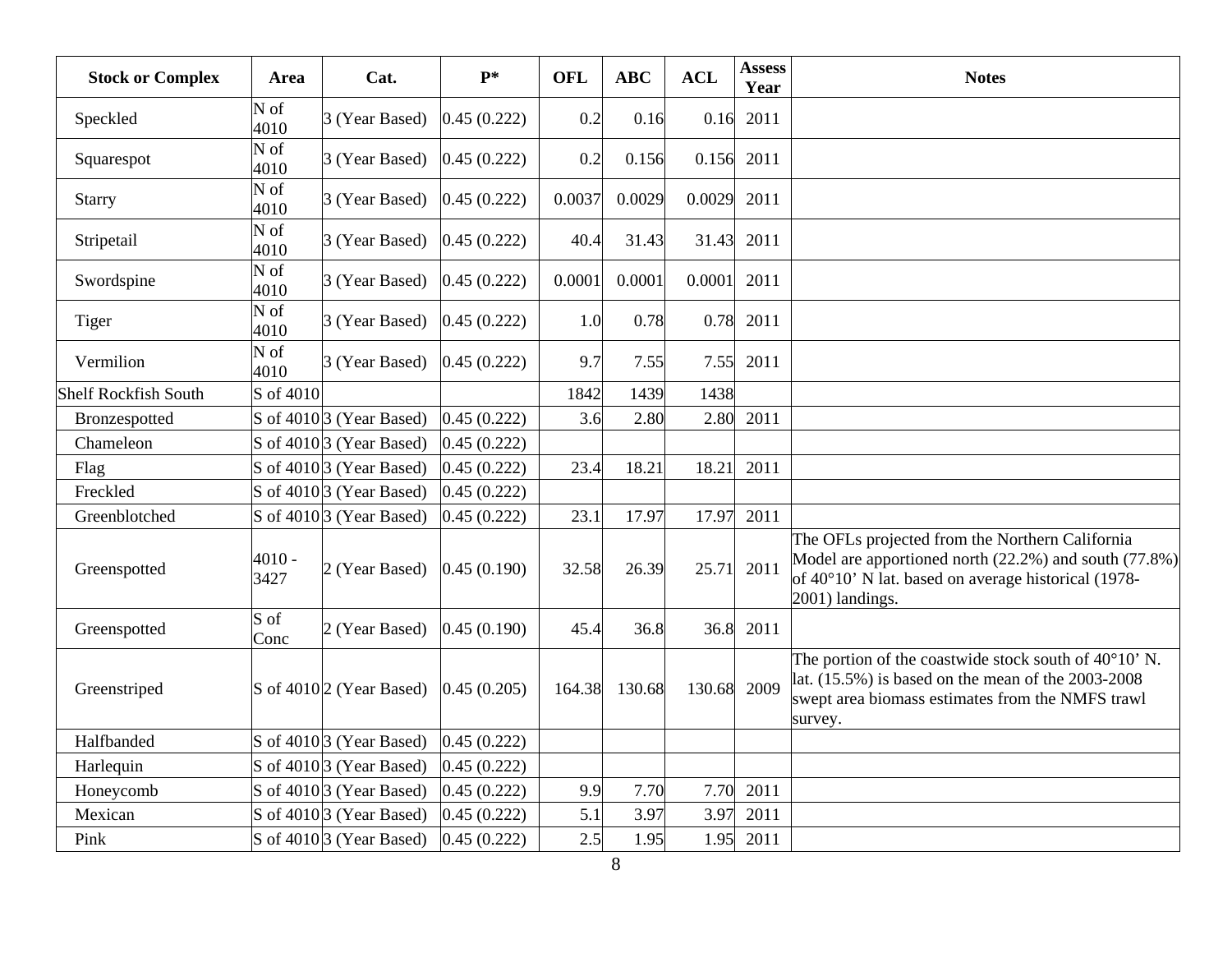| <b>Stock or Complex</b>   | Area         | Cat.                                 | $P*$        | <b>OFL</b> | <b>ABC</b> | <b>ACL</b> | <b>Assess</b><br>Year | <b>Notes</b>                                                                                                                       |
|---------------------------|--------------|--------------------------------------|-------------|------------|------------|------------|-----------------------|------------------------------------------------------------------------------------------------------------------------------------|
| Pinkrose                  |              | S of $4010\vert 3$ (Year Based)      | 0.45(0.222) |            |            |            |                       |                                                                                                                                    |
| Pygmy                     |              | S of 4010 3 (Year Based)             | 0.45(0.222) |            |            |            |                       |                                                                                                                                    |
| Redstripe                 |              | S of $4010\vert 3$ (Year Based)      | 0.45(0.222) | 0.5        | 0.39       | 0.39       | 2011                  |                                                                                                                                    |
| Rosethorn                 |              | S of $4010\vert 3$ (Year Based)      | 0.45(0.222) | 2.1        | 1.634      | 1.634      | 2011                  |                                                                                                                                    |
| Rosy                      |              | S of 4010 3 (Year Based)             | 0.45(0.222) | 44.5       | 34.62      | 34.62      | 2011                  |                                                                                                                                    |
| Silvergray                |              | S of 4010 3 (Year Based)             | 0.45(0.222) | 0.5        | 0.39       | 0.39       | 2011                  |                                                                                                                                    |
| Speckled                  |              | S of $4010\vert 3$ (Year Based)      | 0.45(0.222) | 39.4       | 30.65      | 30.65      | 2011                  |                                                                                                                                    |
| Squarespot                |              | S of 4010 3 (Year Based)             | 0.45(0.222) | 11.1       | 8.64       | 8.64       | 2011                  |                                                                                                                                    |
| <b>Starry</b>             |              | S of 4010 3 (Year Based)             | 0.45(0.222) | 62.6       | 48.70      | 48.70      | 2011                  |                                                                                                                                    |
| Stripetail                |              | S of $4010\vert 3$ (Year Based)      | 0.45(0.222) | 23.6       | 18.36      | 18.36      | 2011                  |                                                                                                                                    |
| Swordspine                |              | S of $4010\overline{3}$ (Year Based) | 0.45(0.222) | 14.2       | 11.05      | 11.05      | 2011                  |                                                                                                                                    |
| Tiger                     |              | S of 4010 3 (Year Based)             | 0.45(0.222) | 0.04       | 0.031      | 0.031      | 2011                  |                                                                                                                                    |
| Vermilion                 |              | S of $4010\vert 3$ (Year Based)      | 0.45(0.222) | 269.3      | 209.52     | 209.52     | 2011                  |                                                                                                                                    |
| Yellowtail Rockfish       |              | S of $4010 3$ (Year Based)           | 0.45(0.222) | 1064.4     | 828.10     | 828.10     | 2011                  |                                                                                                                                    |
| Slope Rockfish North      | N of<br>4010 |                                      |             | 1862       | 1595       | 1595       |                       |                                                                                                                                    |
| Aurora                    | N of<br>4010 | 1 (Year Based)                       | 0.45(0.091) | 17.5       | 15.91      | 15.91      | 2013                  | The portion of the coastwide stock north of 40°10' N<br>lat. (19%) is based on average survey biomass.                             |
| Bank                      | N of<br>4010 | 3 (Year Based)                       | 0.45(0.222) | 17.2       | 13.38      | 13.38      | 2011                  |                                                                                                                                    |
| <b>Blackgill Rockfish</b> | N of<br>4010 | 3 (Year Based)                       | 0.45(0.222) | 4.7        | 3.66       | 3.66       | 2011                  |                                                                                                                                    |
| Redbanded                 | N of<br>4010 | 3 (Year Based)                       | 0.45(0.222) | 45.3       | 35.24      | 35.24      | 2011                  |                                                                                                                                    |
| Rougheye/Blackspotted     | N of<br>4010 | 2 (Year Based)                       | 0.45(0.174) | 232.26     | 191.85     | 191.85     | 2013                  | 98% of the coastwide OFL is apportioned north of<br>$40^{\circ}10'$ N. lat. based on average landings during 1985-<br>2012.        |
| Sharpchin                 | N of<br>4010 | 2 (Year Based)                       | 0.45(0.174) | 292.30     | 241.44     | 241.44     | 2013                  | 80% of coastwide OFL is apportioned to the N of<br>$40^{\circ}10'$ N lat. Bayesian projections differ from the<br>calculated ABCs. |
| Shortraker                | N of<br>4010 | 3 (Year Based)                       | 0.45(0.222) | 18.7       | 14.55      | 14.55      | 2011                  |                                                                                                                                    |
| Splitnose                 | N of<br>4010 | 1 (Year Based)                       | 0.45(0.108) | 1041.77    | 929.26     | 929.26     | 2009                  |                                                                                                                                    |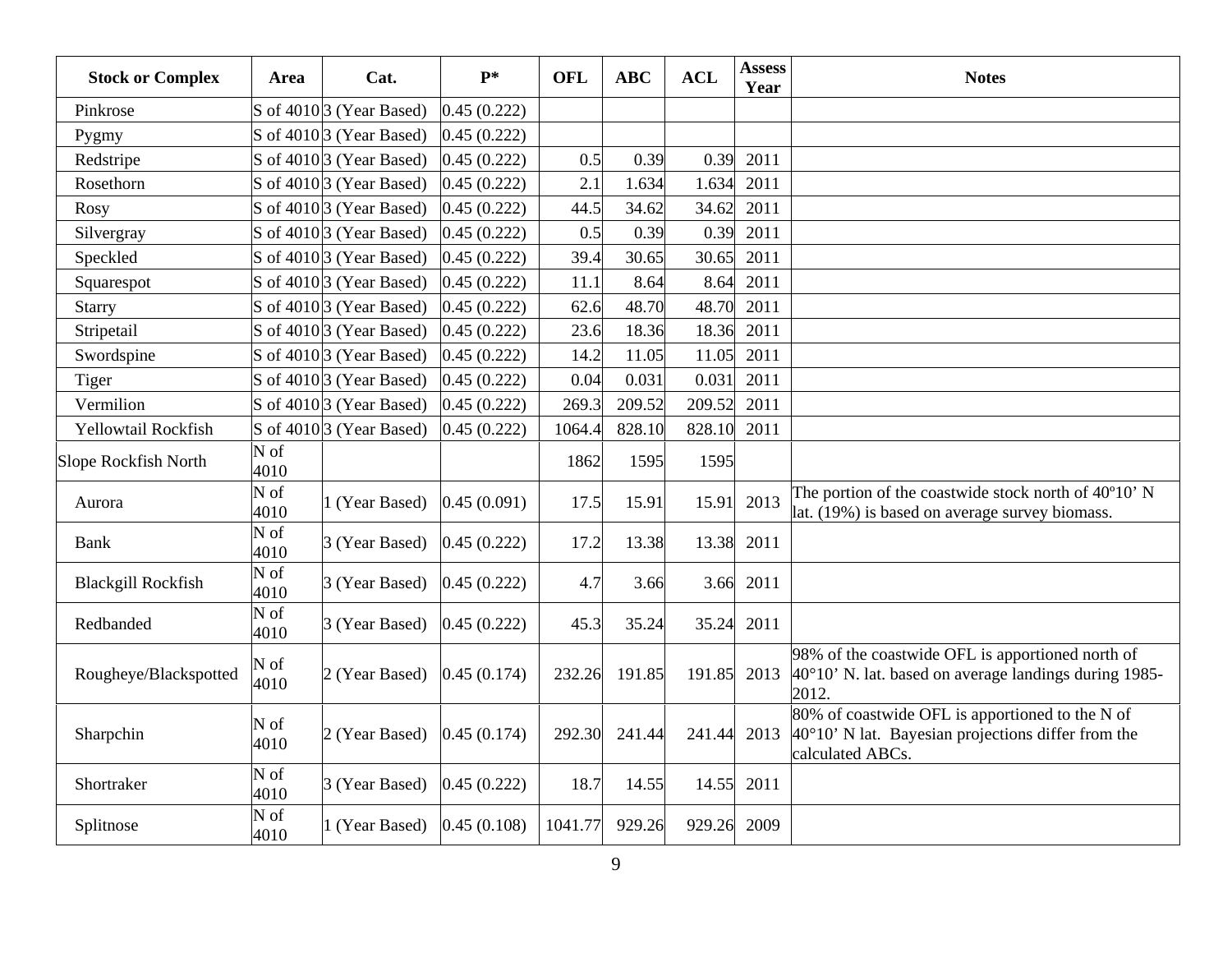| <b>Stock or Complex</b>   | Area         | Cat.                                     | $P*$        | <b>OFL</b> | <b>ABC</b> | <b>ACL</b> | <b>Assess</b><br>Year | <b>Notes</b>                                                                                                                      |
|---------------------------|--------------|------------------------------------------|-------------|------------|------------|------------|-----------------------|-----------------------------------------------------------------------------------------------------------------------------------|
| Yellowmouth               | N of<br>4010 | 3 (Year Based)                           | 0.45(0.222) | 192.4      | 149.69     | 149.69     | 2011                  |                                                                                                                                   |
| Slope Rockfish South      | S of 4010    |                                          |             | 873        | 709        | 709        |                       |                                                                                                                                   |
| Aurora                    |              | $\vert$ S of 4010 $\vert$ 1 (Year Based) | 0.45(0.091) | 74.5       | 67.72      |            | 67.72 2013            | The portion of the coastwide stock south of 40°10' N<br>$\mu$ lat. (81%) is based on average survey biomass.                      |
| Bank                      |              | S of 4010 <sup>[3</sup> (Year Based)     | 0.45(0.222) | 503.2      | 391.49     | 391.49     | 2011                  |                                                                                                                                   |
| <b>Blackgill Rockfish</b> |              | S of $4010 2$ (Year Based)               | 0.45(0.143) | 206        | 176.54     | 176.54     | 2017                  |                                                                                                                                   |
| Pacific Ocean Perch       |              | S of $4010 3$ (Year Based)               | 0.45(0.222) |            |            |            |                       |                                                                                                                                   |
| Redbanded                 |              | S of $4010\vert 3$ (Year Based)          | 0.45(0.222) | 10.4       | 8.09       | 8.09       | 2011                  |                                                                                                                                   |
| Rougheye/Blackspotted     |              | $\vert$ S of 4010 $\vert$ 2 (Year Based) | 0.45(0.174) | 4.74       | 3.92       | 3.92       |                       | 2% of the coastwide OFL is apportioned south of<br>2013 $ 40^{\circ}10$ ' N. lat. based on average landings during 1985-<br>2012. |
| Sharpchin                 |              | S of $4010 2$ (Year Based)               | 0.45(0.174) | 73.1       | 60.4       | 60.4       | 2013                  | 20% of coastwide OFLs are apportioned S of $40^{\circ}10'$ N<br>lat. Bayesian projections differ from the calculated<br>ABCs.     |
| Shortraker                |              | S of $4010\vert 3$ (Year Based)          | 0.45(0.222) | 0.1        | 0.078      | 0.078      | 2011                  |                                                                                                                                   |
| Yellowmouth               |              | S of $4010 3$ (Year Based)               | 0.45(0.222) | 0.8        | 0.622      | 0.622      | 2011                  |                                                                                                                                   |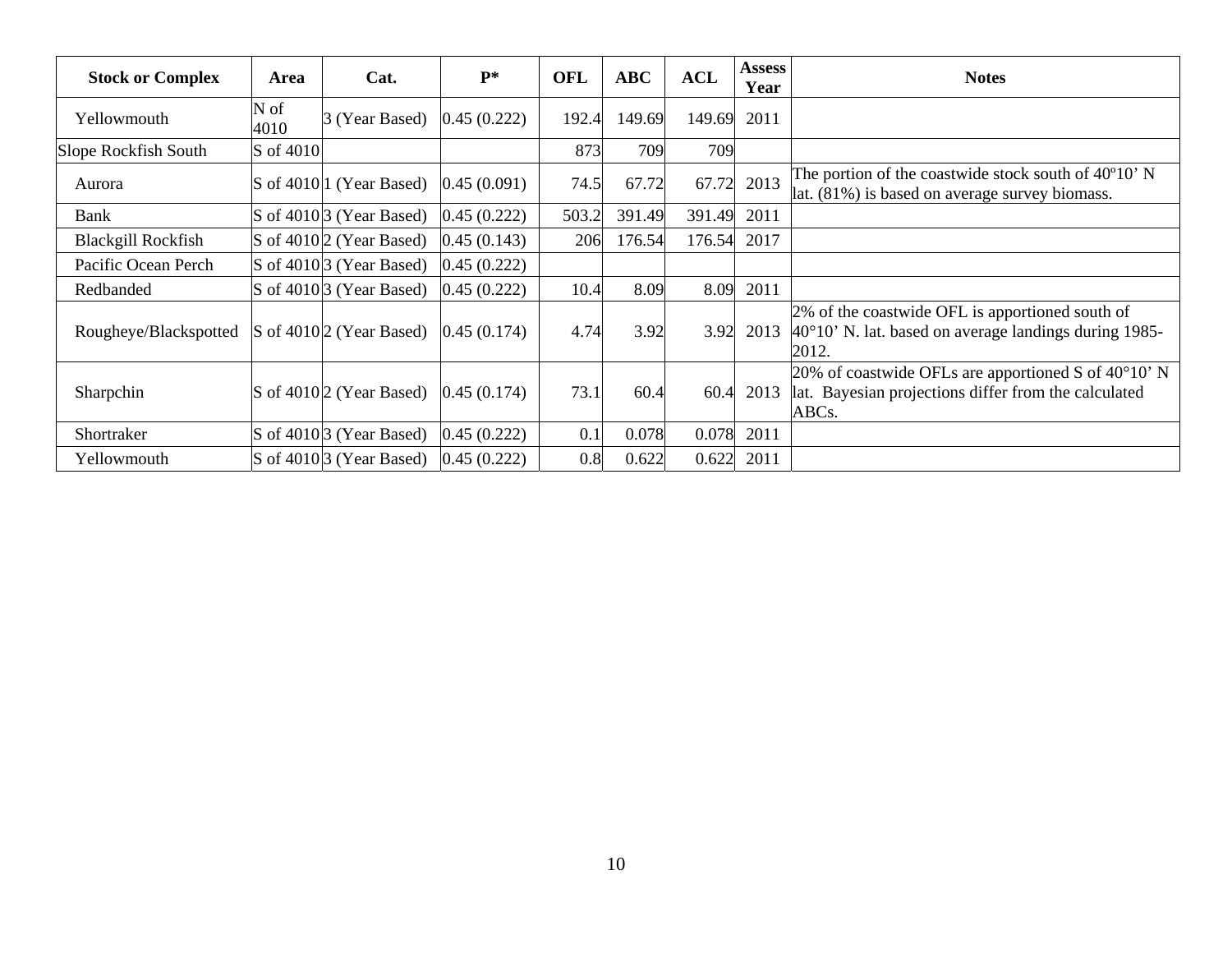| <b>Stock or Complex</b>    | Area           | Cat.                               | $P*$            | <b>OFL</b> | <b>ABC</b> | <b>ACL</b> | <b>Assess</b><br>Year | <b>Notes</b>                                                                                                                                      |
|----------------------------|----------------|------------------------------------|-----------------|------------|------------|------------|-----------------------|---------------------------------------------------------------------------------------------------------------------------------------------------|
| Yelloweye Rockfish         | <b>CW</b>      | 1 (Year<br>Based)                  | 0.40<br>(0.152) | 98         | 83         | 51         | 2017                  | The ACL is based on projections in the 2017<br>yelloweye rebuilding analysis using an SPR harvest<br>rate of 65%.                                 |
| <b>Arrowtooth Flounder</b> | CW             | 2 (Year<br>Based)                  | 0.40<br>(0.281) | 11764      | 8458       | 8458       | 2017                  |                                                                                                                                                   |
| <b>Big Skate</b>           | <b>CW</b>      | 2 (Year<br>Based)                  | 0.45<br>(0.135) | 1606       | 1389       | 1389       | 2019                  |                                                                                                                                                   |
| <b>Black Rockfish</b>      | <b>WA</b>      | 1 (Year<br>Based)                  | 0.45<br>(0.087) | 319        | 291        | 291        | 2015                  |                                                                                                                                                   |
| <b>Black Rockfish</b>      | CA             | 1 (Year)<br>Based)                 | 0.45<br>(0.087) | 373        | 341        | 341        | 2015                  |                                                                                                                                                   |
| Bocaccio                   | S of<br>4010   | 1 (Year<br>Based)                  | 0.45<br>(0.078) | 1870       | 1724       | 1724       | 2017                  | 7.4% of the assessed area (Conception area N to<br>Cape Blanco) OFL is deducted to account for the<br>portion of the stock north of 40°10' N lat. |
| Cabezon                    | CA             |                                    |                 | 210        | 195        | 195        |                       |                                                                                                                                                   |
| Cabezon                    | $3427 -$<br>42 | 1 (Year<br>Based)                  | 0.45<br>(0.070) | 187.6      | 174.5      | 174.5      | 2019                  |                                                                                                                                                   |
| Cabezon                    | S of<br>Conc   | 1 (Year<br>Based)                  | 0.45<br>(0.070) | 22.6       | 21.0       | 21.0       | 2019                  |                                                                                                                                                   |
| Cabezon/Kelp Greenling     | <b>WA</b>      |                                    |                 | 22         | 17         | 17         |                       |                                                                                                                                                   |
| Cabezon                    | <b>WA</b>      | 3 (Year<br>Based)                  | 0.45<br>(0.222) | 14.9       | 11.59      | 11.59      | 2019                  |                                                                                                                                                   |
| Kelp Greenling             | <b>WA</b>      | 3 (Year<br>Based)                  | 0.45<br>(0.222) | 7.1        | 5.52       | 5.52       | 2015                  |                                                                                                                                                   |
| Cabezon/Kelp Greenling     | <b>OR</b>      |                                    |                 | 208        | 190        | 190        |                       |                                                                                                                                                   |
| Cabezon                    | <b>OR</b>      | 1 (Year<br>Based)                  | 0.45<br>(0.070) | 56.1       | 52.2       | 52.2       | 2019                  |                                                                                                                                                   |
| Kelp Greenling             | <b>OR</b>      | 1 (Year<br>Based)                  | 0.45<br>(0.087) | 151.4      | 138.2      | 138.2      | 2015                  |                                                                                                                                                   |
| California Scorpionfish    | <b>CW</b>      | CA<br>Scorpionfish<br>(Year Based) | 0.45<br>(0.091) | 303        | 275        | 275        | 2017                  |                                                                                                                                                   |
| <b>Canary Rockfish</b>     | CW             | 1 (Year<br><b>Based</b> )          | 0.45<br>(0.087) |            |            |            | 2015                  | Spex not yet available                                                                                                                            |

**Table 2. 2022 harvest specifications (mt) and stock category designations for west coast groundfish stocks and stock complexes under default harvest control rules (specifications not yet available for highlighted stocks).**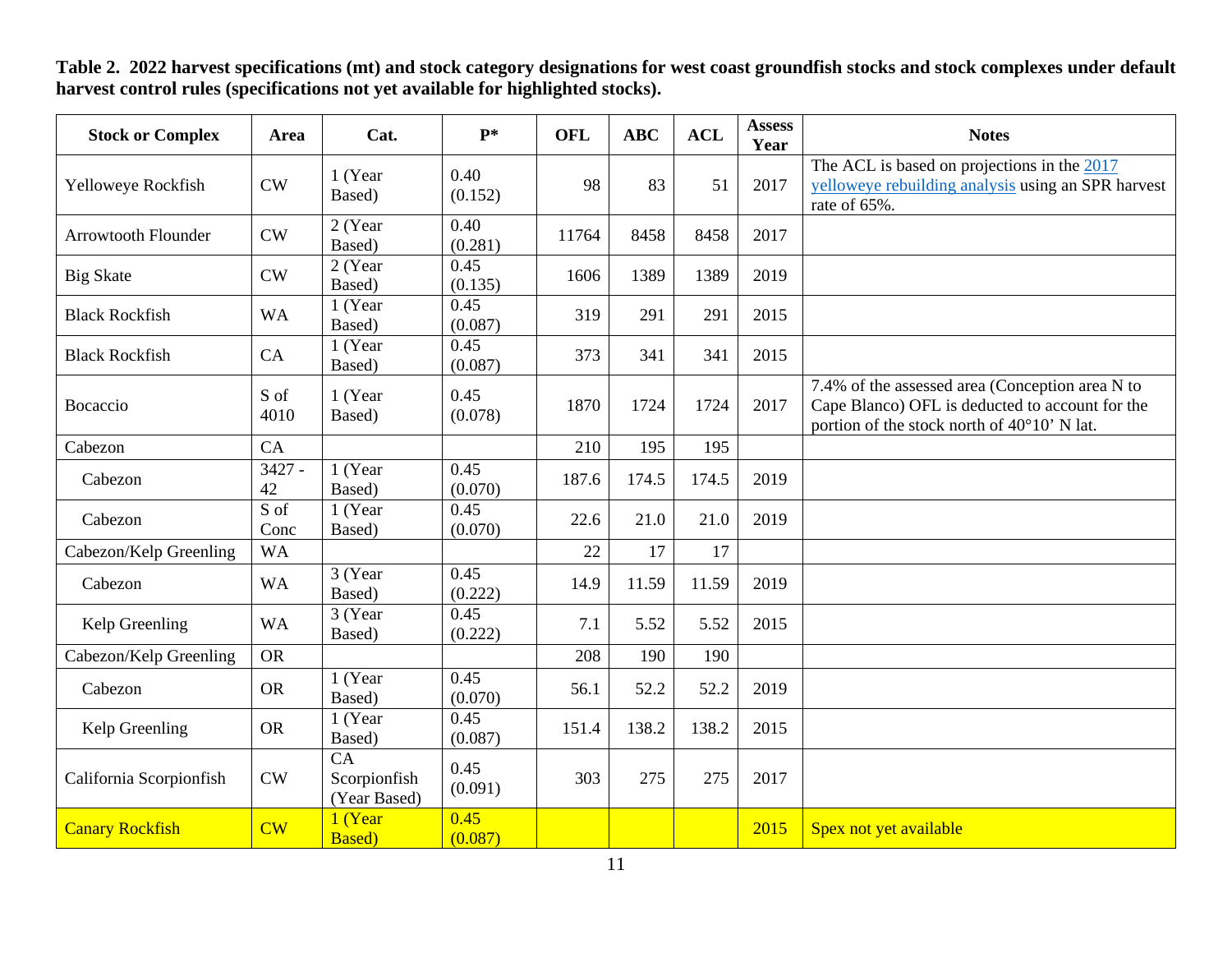| <b>Stock or Complex</b> | Area                           | Cat.                      | $P*$            | <b>OFL</b> | <b>ABC</b> | <b>ACL</b> | <b>Assess</b><br>Year | <b>Notes</b>                                                                                                                                                                                                                                                                                                                                                                                                        |
|-------------------------|--------------------------------|---------------------------|-----------------|------------|------------|------------|-----------------------|---------------------------------------------------------------------------------------------------------------------------------------------------------------------------------------------------------------------------------------------------------------------------------------------------------------------------------------------------------------------------------------------------------------------|
| Chilipepper             | S of<br>4010                   | 1 (Year<br>Based)         | 0.45<br>(0.087) | 2474       | 2259       | 2259       | 2015                  | 93% of the coastwide chilipepper OFL is<br>apportioned S of 40°10' N lat. based on average<br>historical landings.                                                                                                                                                                                                                                                                                                  |
| Cowcod                  | S of<br>4010                   |                           |                 | 113        | 96         | 96         |                       |                                                                                                                                                                                                                                                                                                                                                                                                                     |
| Cowcod                  | $\overline{S \circ f}$<br>Conc | $2$ (Year<br>Based)       | 0.45<br>(0.135) | 93.9       | 81.2       | 81.2       | 2019                  |                                                                                                                                                                                                                                                                                                                                                                                                                     |
| Cowcod                  | $3427 -$<br>4010               | 3 (Year<br>Based)         | 0.45<br>(0.222) | 19.2       | 14.9       | 14.9       | 2019                  |                                                                                                                                                                                                                                                                                                                                                                                                                     |
| Darkblotched Rockfish   | CW                             | 1 (Year<br>Based)         | 0.45<br>(0.078) | 901        | 831        | 831        | 2017                  |                                                                                                                                                                                                                                                                                                                                                                                                                     |
| Dover Sole              | CW                             | 1 (Year<br>Based)         | 0.45<br>(0.104) | 87540      | 78436      | 50000      | 2011                  |                                                                                                                                                                                                                                                                                                                                                                                                                     |
| <b>English Sole</b>     | CW                             | 2 (Year<br><b>Based</b> ) | 0.45<br>(0.182) |            |            |            | 2013                  | More information needed before the SSC can<br>endorse OFLs.                                                                                                                                                                                                                                                                                                                                                         |
| Lingcod                 | N of<br>4010                   | 1 (Year<br>Based)         | 0.45<br>(0.078) | 5395       | 4974       | 4958       | 2017                  | OFLs are projected from the 2017 assessment,<br>which assessed two stocks north and south of 42° N<br>lat. The relative biomass and OFLs are<br>reapportioned north and south of the 40°10' N lat.<br>management line by using the most recent 5-year<br>average percentage of survey biomass of lingcod<br>between $40^{\circ}10'$ and $42^{\circ}$ N lat., which is 21.3% of<br>the survey biomass in California. |
| Lingcod                 | S of<br>4010                   | 1 (Year<br>Based)         | 0.45<br>(0.078) | 1334       | 1230       | 1172       | 2017                  | OFLs are projected from the 2017 assessment,<br>which assessed two stocks north and south of 42° N<br>lat. The relative biomass and OFLs are<br>reapportioned north and south of the 40°10' N lat.<br>management line by using the most recent 5-year<br>average percentage of survey biomass of lingcod<br>between $40^{\circ}10'$ and $42^{\circ}$ N lat., which is 21.3% of<br>the survey biomass in California. |
| Longnose Skate          | CW                             | 2 (Year<br>Based)         | 0.45<br>(0.135) | 2036       | 1761       | 1761       | 2019                  |                                                                                                                                                                                                                                                                                                                                                                                                                     |
| Longspine Thornyhead    | CW                             | 2 (Year<br>Based)         | 0.40<br>(0.333) | 4838       | 3227       |            | 2013                  |                                                                                                                                                                                                                                                                                                                                                                                                                     |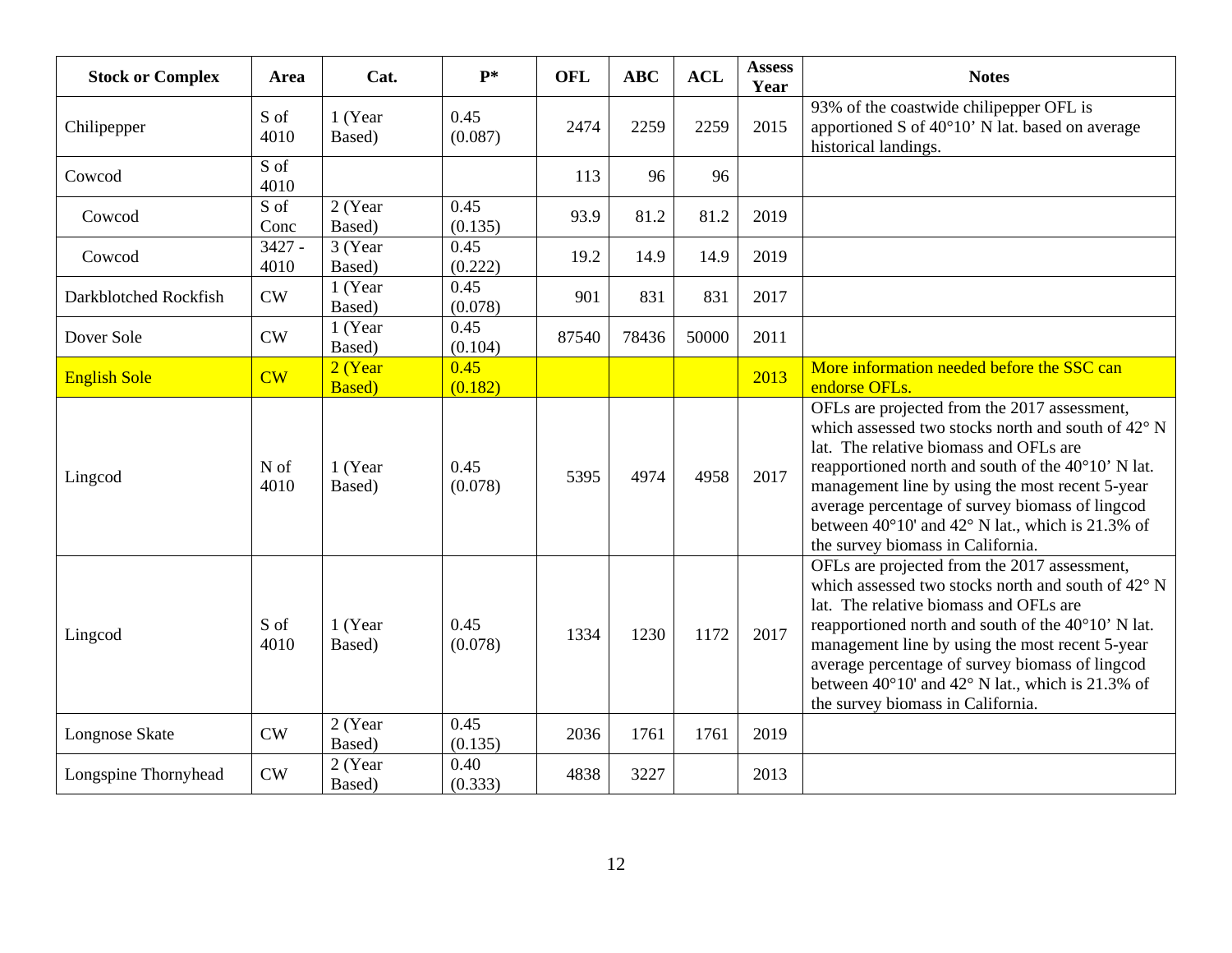| <b>Stock or Complex</b>      | Area         | Cat.                      | $P*$            | <b>OFL</b> | <b>ABC</b> | <b>ACL</b> | <b>Assess</b><br>Year | <b>Notes</b>                                                                                                                                                                                                                                                                 |
|------------------------------|--------------|---------------------------|-----------------|------------|------------|------------|-----------------------|------------------------------------------------------------------------------------------------------------------------------------------------------------------------------------------------------------------------------------------------------------------------------|
| Longspine Thornyhead         | N of<br>Conc | 2 (Year<br>Based)         | 0.40<br>(0.333) |            |            | 2452       | 2013                  | ACLs are determined based on an apportionment of<br>the coastwide ABC north $(76%)$ and south $(24%)$<br>of 34°27' N lat. based on the 2003-2012 average<br>swept area biomass estimated north and south of Pt.<br>Conception at 34°27' N lat. in the NWFSC trawl<br>survey. |
| Longspine Thornyhead         | S of<br>Conc | 2 (Year<br>Based)         | 0.40<br>(0.333) |            |            | 774        | 2013                  | ACLs are determined based on an apportionment of<br>the coastwide ABC north $(76%)$ and south $(24%)$<br>of 34°27' N lat. based on the 2003-2012 average<br>swept area biomass estimated north and south of Pt.<br>Conception at 34°27' N lat. in the NWFSC trawl<br>survey. |
| Pacific Cod                  | CW           | 3 (Year<br>Based)         | 0.40<br>(0.398) | 3200       | 1926       | 1600       |                       |                                                                                                                                                                                                                                                                              |
| Pacific Ocean Perch          | N of<br>4010 | 2 (Year<br>Based)         | 0.45<br>(0.151) | 4371       | 3711       | 3711       | 2017                  |                                                                                                                                                                                                                                                                              |
| Petrale Sole                 | CW           | 1 (Year<br>Based)         | 0.45<br>(0.070) | 3936       | 3660       | 3660       | 2019                  |                                                                                                                                                                                                                                                                              |
| Sablefish                    | CW           | 1 (Year<br>Based)         | 0.40<br>(0.136) | 9040       | 7811       |            | 2019                  |                                                                                                                                                                                                                                                                              |
| Sablefish                    | N of 36      | 1 (Year<br>Based)         | 0.40<br>(0.136) |            |            | 5757       | 2019                  | The ACLs are apportioned north (73.7%) and south<br>$(26.3\%)$ of 40°10' N lat. using the coastwide ABCs<br>based on average trawl survey biomass from 2003-<br>2018.                                                                                                        |
| Sablefish                    | Conc         | 1 (Year<br>Based)         | 0.40<br>(0.136) |            |            | 2054       | 2019                  | The ACLs are apportioned north (73.7%) and south<br>(26.3%) of 36° using the coastwide ABCs based on<br>average trawl survey biomass from 2003-2018.                                                                                                                         |
| Shortbelly                   | CW           | 3 (Year<br>Based)         | 0.40<br>(0.398) | 6950       | 4184       | 4184       | 2007                  |                                                                                                                                                                                                                                                                              |
| <b>Shortspine Thornyhead</b> | CW           | 2 (Year<br><b>Based</b> ) | 0.40<br>(0.333) |            |            |            | 2013                  | Spex not yet available.                                                                                                                                                                                                                                                      |
| <b>Shortspine Thornyhead</b> | N of<br>Conc | 2 (Year<br><b>Based</b> ) | 0.40<br>(0.333) |            |            |            | 2013                  | Spex not yet available.                                                                                                                                                                                                                                                      |
| <b>Shortspine Thornyhead</b> | S of<br>Conc | 2 (Year<br><b>Based</b> ) | 0.40<br>(0.333) |            |            |            | 2013                  | Spex not yet available.                                                                                                                                                                                                                                                      |
| Spiny Dogfish                | CW           | 2 (Year<br>Based)         | 0.40<br>(0.358) | 2469       | 1585       | 1585       | 2011                  |                                                                                                                                                                                                                                                                              |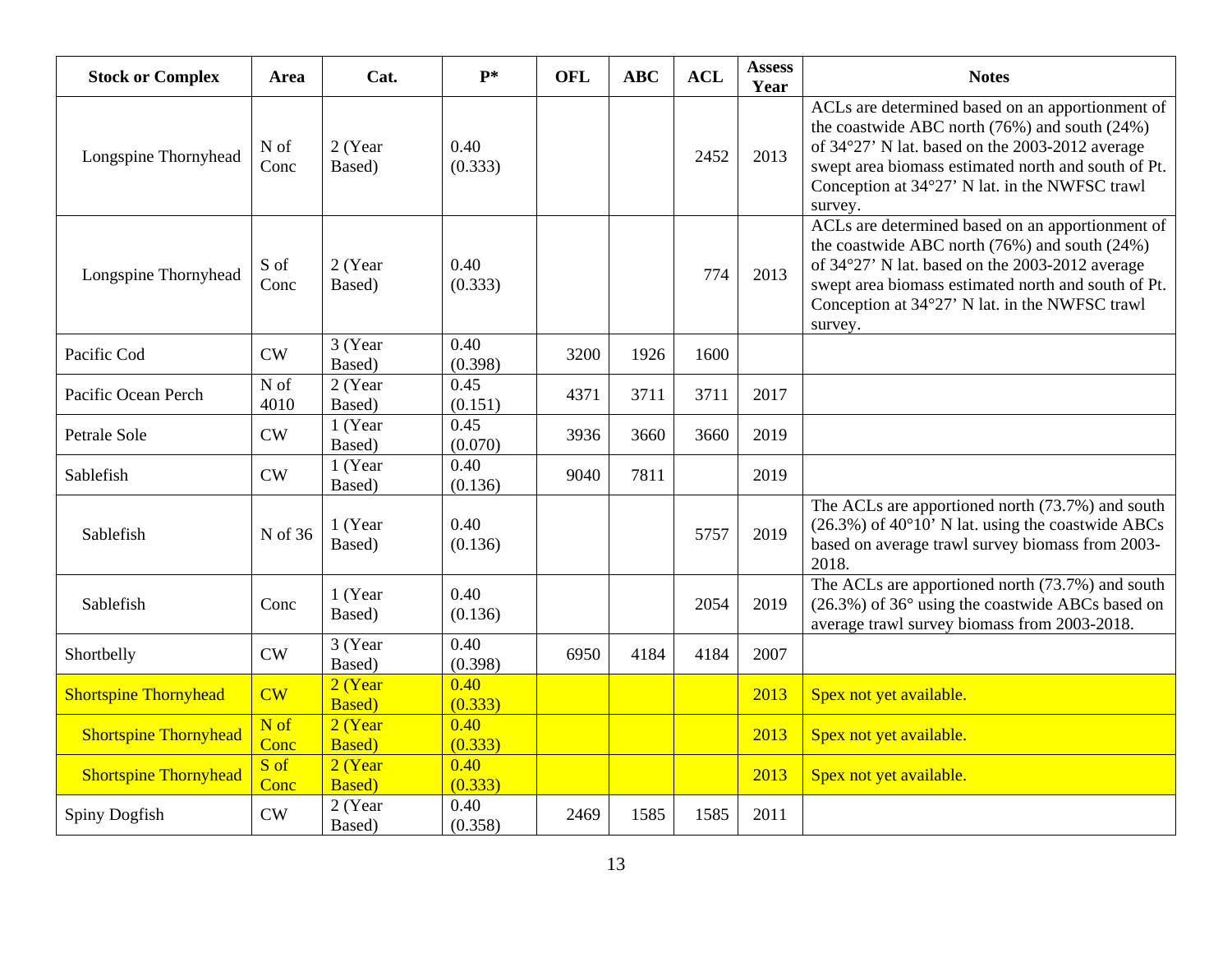| <b>Stock or Complex</b>            | Area             | Cat.                      | $P*$            | <b>OFL</b> | <b>ABC</b> | <b>ACL</b> | <b>Assess</b><br>Year | <b>Notes</b>                                                                                                                                                                 |
|------------------------------------|------------------|---------------------------|-----------------|------------|------------|------------|-----------------------|------------------------------------------------------------------------------------------------------------------------------------------------------------------------------|
| Splitnose                          | S of<br>4010     | 1 (Year<br>Based)         | 0.45<br>(0.113) | 1837       | 1630       | 1630       | 2009                  |                                                                                                                                                                              |
| <b>Starry Flounder</b>             | CW               | 3 (Year<br>Based)         | 0.40<br>(0.398) | 652        | 392        | 392        | 2017                  |                                                                                                                                                                              |
| <b>Widow Rockfish</b>              | CW               | (Year<br>Based)           | 0.45<br>(0.070) | 14826      | 13788      | 13788      | 2019                  |                                                                                                                                                                              |
| Yellowtail Rockfish                | N of<br>4010     | 1 (Year<br>Based)         | 0.45<br>(0.078) | 6324       | 5831       | 5831       | 2017                  |                                                                                                                                                                              |
| Blue/Deacon/Black<br>Rockfish      | <b>OR</b>        |                           | 0.45<br>(0.044) | 672        | 562        | 562        |                       |                                                                                                                                                                              |
| <b>Black Rockfish</b>              | <b>OR</b>        | 2 (Year<br>Based)         | 0.45<br>(0.167) | 569        | 474.0      | 474.0      | 2015                  |                                                                                                                                                                              |
| Blue                               | <b>OR</b>        | 2 (Year<br>Based)         | 0.45<br>(0.151) | 103.1      | 87.5       | 87.5       | 2017                  |                                                                                                                                                                              |
| <b>Nearshore Rockfish</b><br>North | N of<br>4010     |                           |                 | 91         | 76         | 76         |                       |                                                                                                                                                                              |
| <b>Black and Yellow</b>            | N of<br>4010     | 3 (Year<br>Based)         | 0.45<br>(0.222) | 0.014      | 0.011      | 0.011      |                       |                                                                                                                                                                              |
| Blue                               | $42 -$<br>4010   | 2 (Year<br>Based)         | 0.45<br>(0.151) | 33.6       | 28.5       | 28.5       | 2017                  | 10% of the CA OFL N of 34°27' N lat. is<br>apportioned north of 40°10' N lat. (see Appendix D<br>of the 2017 Assessment).                                                    |
| Blue                               | <b>WA</b>        | 3 (Year<br>Based)         | 0.45<br>(0.222) | 7.8        | 6.1        | 6.1        | 2017                  |                                                                                                                                                                              |
| <b>Brown</b>                       | N of<br>4010     | 2 (Year<br><b>Based</b> ) | 0.45<br>(0.182) |            |            |            | 2013                  | The portion of the coastwide stock north of 40 10<br>N lat. $(1.2\%)$ based on the proportion of cumulative<br>removals by area during 1916-2012. Spex not yet<br>available. |
| Calico                             | N of<br>4010     | 3 (Year<br>Based)         | 0.45<br>(0.222) |            |            |            |                       |                                                                                                                                                                              |
| China                              | <b>WA</b>        | 2 (Year<br>Based)         | 0.45<br>(0.167) | 10.43      | 8.69       | 8.69       | 2015                  | OFLs are projected from the Northern Model in the<br>2015 assessment.                                                                                                        |
| China                              | $4010 -$<br>4616 | 2 (Year<br>Based)         | 0.45<br>(0.167) | 21.08      | 17.56      | 17.56      | 2015                  | OFLs are projected from the Central Model in the<br>2015 assessment.                                                                                                         |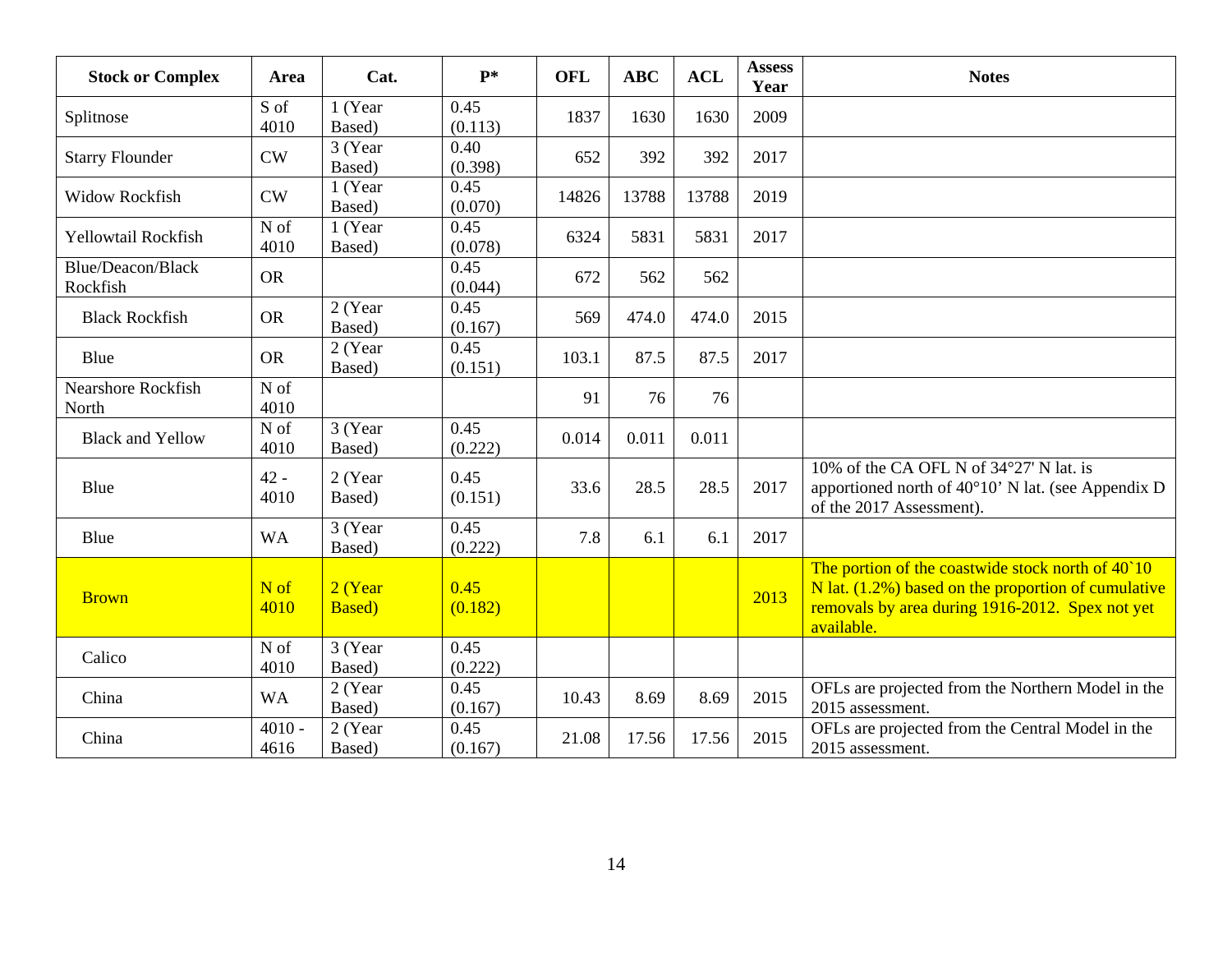| <b>Stock or Complex</b>            | Area                      | Cat.                      | $P^*$           | <b>OFL</b> | <b>ABC</b> | <b>ACL</b> | <b>Assess</b><br>Year | <b>Notes</b>                                                                                                                                                                                                         |
|------------------------------------|---------------------------|---------------------------|-----------------|------------|------------|------------|-----------------------|----------------------------------------------------------------------------------------------------------------------------------------------------------------------------------------------------------------------|
| Copper                             | N of<br>4010              | 2 (Year<br>Based)         | 0.45<br>(0.182) | 9.86       | 8.07       | 8.07       | 2013                  | 7.3% of the OFL estimated from the Northern<br>Model (34°27' N lat. to U.S.-Can border) is<br>apportioned N of $40^{\circ}10'$ N lat. based on the<br>proportion of cumulative removals by area during<br>1916-2012. |
| Gopher                             | N of<br>4010              | 3 (Year<br>Based)         | 0.45<br>(0.222) |            |            |            | 2011                  |                                                                                                                                                                                                                      |
| Grass                              | N of<br>4010              | 3 (Year<br>Based)         | 0.45<br>(0.222) | 0.66       | 0.51       | 0.51       | 2011                  |                                                                                                                                                                                                                      |
| Kelp                               | N of<br>4010              | 3 (Year<br>Based)         | 0.45<br>(0.222) | 0.01       | 0.01       | 0.01       | 2011                  |                                                                                                                                                                                                                      |
| Olive                              | N of<br>4010              | 3 (Year<br>Based)         | 0.45<br>(0.222) | 0.32       | 0.25       | 0.25       | 2011                  |                                                                                                                                                                                                                      |
| Quillback                          | N of<br>4010              | 3 (Year<br>Based)         | 0.45<br>(0.222) | 7.37       | 5.74       | 5.74       | 2011                  |                                                                                                                                                                                                                      |
| Treefish                           | N of<br>4010              | 3 (Year<br>Based)         | 0.45<br>(0.222) | 0.22       | 0.17       | 0.17       | 2011                  |                                                                                                                                                                                                                      |
| <b>Nearshore Rockfish</b><br>South | S of<br>4010              |                           |                 | 1055       | 865        | 864        |                       |                                                                                                                                                                                                                      |
| Blue                               | $4010 -$<br>3427          | 2 (Year<br>Based)         | 0.45<br>(0.151) | 302.4      | 256.74     | 256.74     | 2017                  | 90% of the CA OFL N of 34°27' N lat. is<br>apportioned south of $40^{\circ}10'$ N lat. (see Appendix D<br>of the 2017 Assessment).                                                                                   |
| Blue                               | $\overline{S}$ of<br>Conc | 3 (Year<br>Based)         | 0.45<br>(0.222) | 21.8       | 16.96      | 16.96      | 2017                  |                                                                                                                                                                                                                      |
| <b>Brown</b>                       | S of<br>4010              | 2 (Year<br><b>Based</b> ) | 0.45<br>(0.182) |            |            |            | 2013                  | The portion of the coastwide stock north of 40`10<br>N lat. (98.8%) based on the proportion of<br>cumulative removals by area during 1916-2012.<br>Spex not yet available.                                           |
| Calico                             | S of<br>4010              | 3 (Year<br>Based)         | 0.45<br>(0.222) |            |            |            |                       |                                                                                                                                                                                                                      |
| China                              | S of<br>4010              | 2 (Year<br>Based)         | 0.45<br>(0.167) | 15.94      | 13.278     | 12.21      | 2015                  | OFLs are projected from the Southern Model in the<br>2015 assessment.                                                                                                                                                |
| Copper                             | S of<br>4010              | 2 (Year<br>Based)         | 0.45<br>(0.182) | 246.98     | 202.03     | 202.03     | 2013                  | 92.7% of the OFL estimated from the Northern<br>Model (34°27' N lat. to U.S.-Can border) is<br>apportioned S of 40°10' N lat. based on the<br>proportion of cumulative removals by area during<br>1916-2012.         |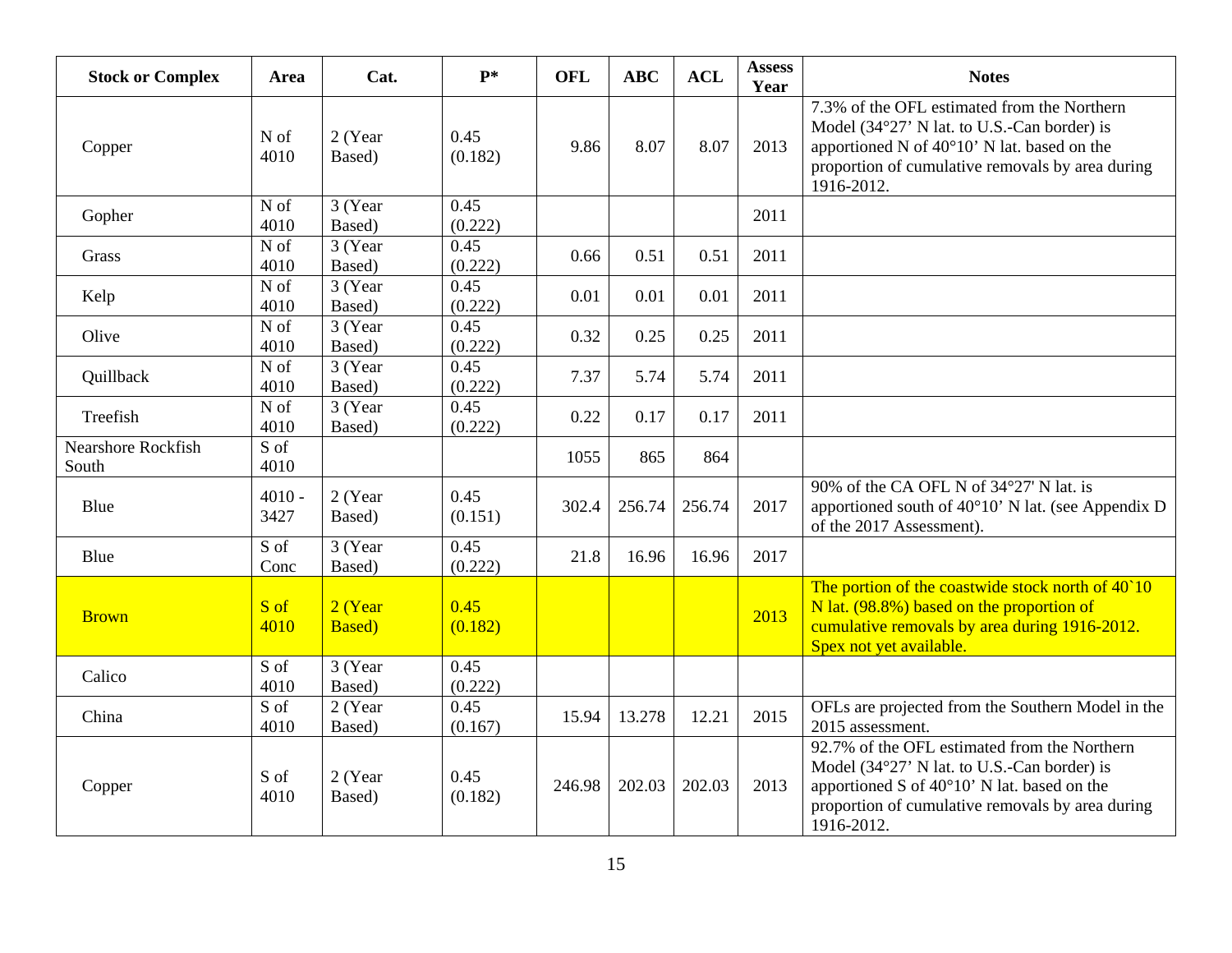| <b>Stock or Complex</b> | Area                      | Cat.              | $P*$            | <b>OFL</b> | <b>ABC</b> | <b>ACL</b> | <b>Assess</b><br>Year | <b>Notes</b>                                                                                         |
|-------------------------|---------------------------|-------------------|-----------------|------------|------------|------------|-----------------------|------------------------------------------------------------------------------------------------------|
| Gopher                  | S of<br>4010              | 2 (Year<br>Based) | 0.45<br>(0.135) | 137        | 118.51     | 118.51     | 2019                  | Need to code the species as Gopher/Black-and-<br>Yellow.                                             |
| Grass                   | $\overline{S}$ of<br>4010 | 3 (Year<br>Based) | 0.45<br>(0.222) | 59.63      | 46.39      | 46.39      | 2011                  |                                                                                                      |
| Kelp                    | S of<br>4010              | 3 (Year<br>Based) | 0.45<br>(0.222) | 27.66      | 21.52      | 21.52      | 2011                  |                                                                                                      |
| Olive                   | S of<br>4010              | 3 (Year<br>Based) | 0.45<br>(0.222) | 224.64     | 174.77     | 174.77     | 2011                  |                                                                                                      |
| Quillback               | S of<br>4010              | 3 (Year<br>Based) | 0.45<br>(0.222) | 5.39       | 4.19       | 4.19       | 2011                  |                                                                                                      |
| Treefish                | S of<br>4010              | 3 (Year<br>Based) | 0.45<br>(0.222) | 13.23      | 10.29      | 10.29      | 2011                  |                                                                                                      |
| Other Fish              | CW                        |                   |                 | 286        | 223        | 223        |                       |                                                                                                      |
| Kelp Greenling          | CA                        | 3 (Year<br>Based) | 0.45<br>(0.222) | 118.9      | 92.5       | 92.5       | 2011                  |                                                                                                      |
| <b>Leopard Shark</b>    | CW                        | 3 (Year<br>Based) | 0.45<br>(0.222) | 167.1      | 130.0      | 130.0      | 2011                  |                                                                                                      |
| <b>Other Flatfish</b>   | CW                        |                   |                 | 7808       | 4838       | 4838       |                       |                                                                                                      |
| <b>Butter Sole</b>      | ${\rm\bf CW}$             | 3 (Year<br>Based) | 0.40<br>(0.398) | 4.63       | 2.79       | 2.79       |                       | Based on the average catch during $1994-1998 + a$<br>60% discard rate estimated from the EDCP study. |
| Curlfin Sole            | CW                        | 3 (Year<br>Based) | 0.40<br>(0.398) | 8.24       | 4.96       | 4.96       |                       | Based on the average catch during $1994-1998 + a$<br>60% discard rate estimated from the EDCP study. |
| <b>Flathead Sole</b>    | CW                        | 3 (Year<br>Based) | 0.40<br>(0.398) | 35         | 21.07      | 21.07      |                       | Max. catch = $35$ mt in 2005                                                                         |
| Pacific Sanddab         | CW                        | 3 (Year<br>Based) | 0.40<br>(0.398) | 4801       | 2890.2     | 2890.2     | 2011                  |                                                                                                      |
| <b>Rex Sole</b>         | CW                        | 2 (Year<br>Based) | 0.40<br>(0.333) | 2119.7     | 1413.8     | 1413.8     | 2013                  | Bayesian projections differ from the calculated<br>ABCs.                                             |
| <b>Rock Sole</b>        | CW                        | 3 (Year<br>Based) | 0.40<br>(0.398) | 66.7       | 40.2       | 40.2       | 2011                  |                                                                                                      |
| Sand Sole               | CW                        | 3 (Year<br>Based) | 0.40<br>(0.398) | 773.2      | 465.5      | 465.5      | 2011                  |                                                                                                      |
| Shelf Rockfish North    | N of<br>4010              |                   |                 | 1821       | 1450       | 1450       |                       |                                                                                                      |
| Bocaccio                | N of<br>4010              | 3 (Year<br>Based) | 0.45<br>(0.222) | 284.01     | 220.96     | 220.96     | 2011                  |                                                                                                      |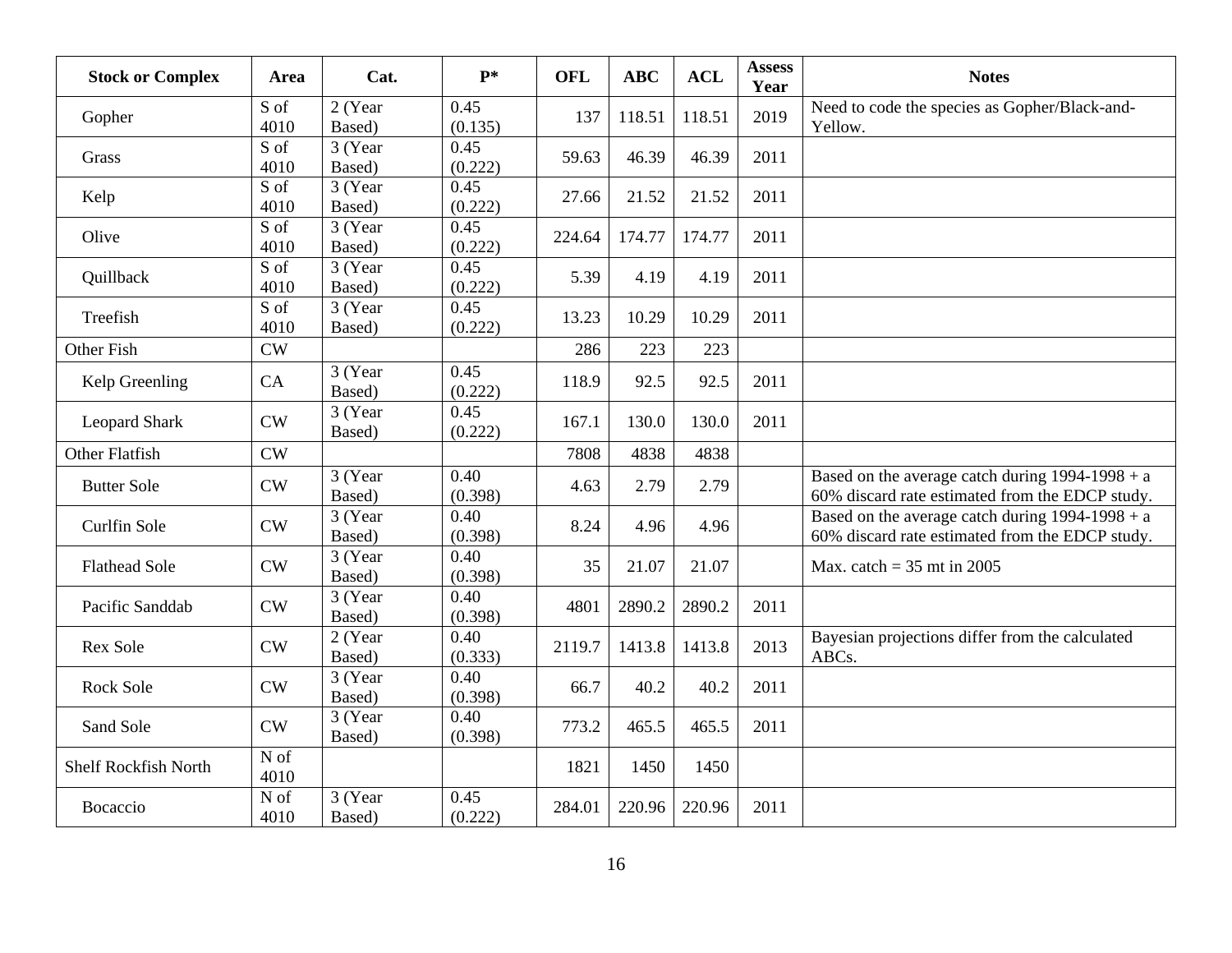| <b>Stock or Complex</b> | Area                      | Cat.               | $P*$            | <b>OFL</b> | <b>ABC</b> | <b>ACL</b> | <b>Assess</b><br>Year | <b>Notes</b>                                                                                                                                                                                  |
|-------------------------|---------------------------|--------------------|-----------------|------------|------------|------------|-----------------------|-----------------------------------------------------------------------------------------------------------------------------------------------------------------------------------------------|
| Bronzespotted           | N of<br>4010              | 3 (Year<br>Based)  | 0.45<br>(0.222) |            |            |            |                       |                                                                                                                                                                                               |
| Chameleon               | N of<br>4010              | 3 (Year<br>Based)  | 0.45<br>(0.222) |            |            |            |                       |                                                                                                                                                                                               |
| Chilipepper             | N of<br>4010              | 1 (Year<br>Based)  | 0.45<br>(0.087) | 186.2      | 170.00     | 170.00     | 2015                  | 7% of the coastwide chilipepper OFL is<br>apportioned N of 40°10' N lat. based on average<br>historical landings.                                                                             |
| Cowcod                  | N of<br>4010              | 3 (Year<br>Based)  | 0.45<br>(0.222) | 0.57       | 0.44       | 0.44       | 2019                  |                                                                                                                                                                                               |
| Flag                    | N of<br>4010              | 3 (Year<br>Based)  | 0.45<br>(0.222) | 0.07       | 0.06       | 0.06       | 2011                  |                                                                                                                                                                                               |
| Freckled                | N of<br>4010              | 3 (Year<br>Based)  | 0.45<br>(0.222) |            |            |            |                       |                                                                                                                                                                                               |
| Greenblotched           | N of<br>4010              | 3 (Year)<br>Based) | 0.45<br>(0.222) | 1.28       | 0.99       | 0.99       | 2011                  |                                                                                                                                                                                               |
| Greenspotted            | $42 -$<br>4010            | 2 (Year<br>Based)  | 0.45<br>(0.197) | 9.34       | 7.5        | 7.33       | 2011                  | The OFLs projected from the Northern California<br>Model are apportioned north (22.2%) and south<br>$(77.8\%)$ of $40^{\circ}10'$ N lat. based on average<br>historical (1978-2001) landings. |
| Greenspotted            | WA-<br><b>OR</b>          | 3 (Year<br>Based)  | 0.45<br>(0.222) | 6.08       | 4.73       | 4.73       | 2011                  |                                                                                                                                                                                               |
| Greenstriped            | N of<br>4010              | 2 (Year<br>Based)  | 0.45<br>(0.212) | 836.7      | 659.3      | 659.3      | 2009                  | The portion of the coastwide stock north of 40°10'<br>N. lat. (84.5%) is based on the mean of the 2003-<br>2008 swept area biomass estimates from the NMFS<br>trawl survey.                   |
| Halfbanded              | N of<br>4010              | 3 (Year<br>Based)  | 0.45<br>(0.222) |            |            |            |                       |                                                                                                                                                                                               |
| Harlequin               | N of<br>4010              | 3(Year)<br>Based)  | 0.45<br>(0.222) |            |            |            |                       |                                                                                                                                                                                               |
| Honeycomb               | N of<br>4010              | 3 (Year<br>Based)  | 0.45<br>(0.222) |            |            |            |                       |                                                                                                                                                                                               |
| Mexican                 | N of<br>4010              | 3 (Year<br>Based)  | 0.45<br>(0.222) |            |            |            |                       |                                                                                                                                                                                               |
| Pink                    | $\overline{N}$ of<br>4010 | 3 (Year<br>Based)  | 0.45<br>(0.222) | 0.0037     | 0.0029     | 0.0029     | 2011                  |                                                                                                                                                                                               |
| Pinkrose                | N of<br>4010              | 3 (Year<br>Based)  | 0.45<br>(0.222) |            |            |            |                       |                                                                                                                                                                                               |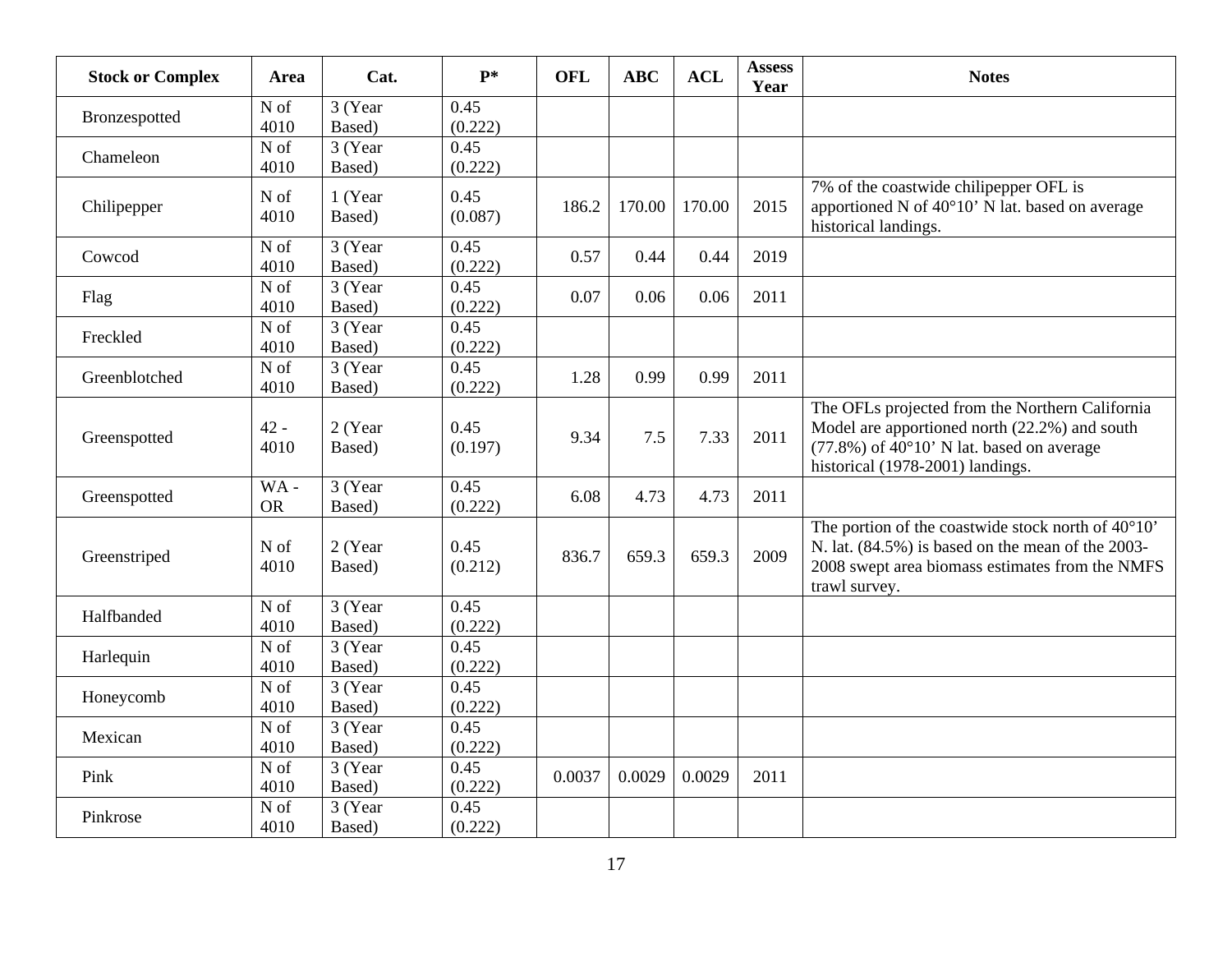| <b>Stock or Complex</b>     | Area                      | Cat.              | $P*$            | <b>OFL</b> | <b>ABC</b> | <b>ACL</b> | <b>Assess</b><br>Year | <b>Notes</b> |
|-----------------------------|---------------------------|-------------------|-----------------|------------|------------|------------|-----------------------|--------------|
| <b>Puget Sound</b>          | N of<br>4010              | 3 (Year<br>Based) | 0.45<br>(0.222) |            |            |            |                       |              |
| Pygmy                       | ${\rm N}$ of<br>4010      | 3 (Year<br>Based) | 0.45<br>(0.222) |            |            |            |                       |              |
| Redstripe                   | ${\rm N}$ of<br>4010      | 3 (Year<br>Based) | 0.45<br>(0.222) | 269.91     | 209.99     | 209.99     | 2011                  |              |
| Rosethorn                   | N of<br>4010              | 3 (Year<br>Based) | 0.45<br>(0.222) | 12.90      | 10.03      | 10.03      | 2011                  |              |
| <b>Rosy</b>                 | $\overline{N}$ of<br>4010 | 3 (Year<br>Based) | 0.45<br>(0.222) | 3.03       | 2.36       | 2.36       | 2011                  |              |
| Silvergray                  | N of<br>4010              | 3 (Year<br>Based) | 0.45<br>(0.222) | 159.42     | 124.03     | 124.03     | 2011                  |              |
| Speckled                    | N of<br>4010              | 3 (Year<br>Based) | 0.45<br>(0.222) | 0.17       | 0.13       | 0.13       | 2011                  |              |
| Squarespot                  | N of<br>4010              | 3 (Year<br>Based) | 0.45<br>(0.222) | 0.17       | 0.13       | 0.13       | 2011                  |              |
| Starry                      | N of<br>4010              | 3 (Year<br>Based) | 0.45<br>(0.222) | 0.00       | 0.00       | 0.00       | 2011                  |              |
| Stripetail                  | N of<br>4010              | 3 (Year<br>Based) | 0.45<br>(0.222) | 40.40      | 31.43      | 31.43      | 2011                  |              |
| Swordspine                  | N of<br>4010              | 3 (Year<br>Based) | 0.45<br>(0.222) | 0.00       | 0.00       | 0.00       | 2011                  |              |
| Tiger                       | N of<br>4010              | 3 (Year<br>Based) | 0.45<br>(0.222) | 0.97       | 0.75       | 0.75       | 2011                  |              |
| Vermilion                   | N of<br>4010              | 3 (Year<br>Based) | 0.45<br>(0.222) | 9.72       | 7.56       | 7.56       | 2011                  |              |
| <b>Shelf Rockfish South</b> | S of<br>4010              |                   |                 | 1832       | 1429       | 1428       |                       |              |
| Bronzespotted               | S of<br>4010              | 3 (Year<br>Based) | 0.45<br>(0.222) | 3.65       | 2.84       | 2.84       | 2011                  |              |
| Chameleon                   | $\overline{S}$ of<br>4010 | 3 (Year<br>Based) | 0.45<br>(0.222) |            |            |            |                       |              |
| Flag                        | $\overline{S}$ of<br>4010 | 3 (Year<br>Based) | 0.45<br>(0.222) | 23.42      | 18.22      | 18.22      | 2011                  |              |
| Freckled                    | $\overline{S}$ of<br>4010 | 3 (Year<br>Based) | 0.45<br>(0.222) |            |            |            |                       |              |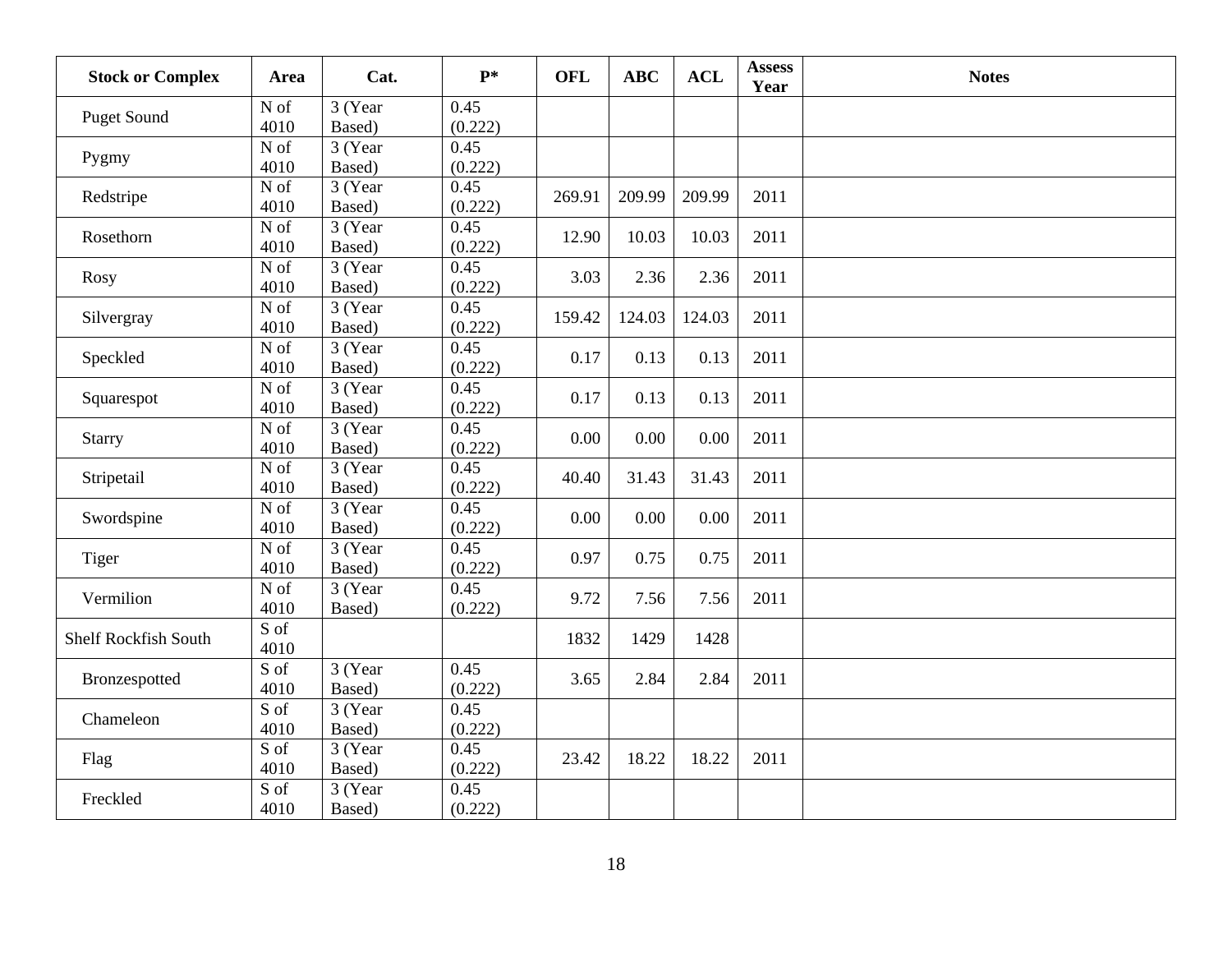| <b>Stock or Complex</b> | <b>Area</b>                    | Cat.                | $P*$            | <b>OFL</b> | <b>ABC</b> | <b>ACL</b> | <b>Assess</b><br>Year | <b>Notes</b>                                                                                                                                                                         |
|-------------------------|--------------------------------|---------------------|-----------------|------------|------------|------------|-----------------------|--------------------------------------------------------------------------------------------------------------------------------------------------------------------------------------|
| Greenblotched           | S of<br>4010                   | 3 (Year<br>Based)   | 0.45<br>(0.222) | 23.13      | 18.00      | 18.00      | 2011                  |                                                                                                                                                                                      |
| Greenspotted            | $4010 -$<br>3427               | 2 (Year<br>Based)   | 0.45<br>(0.197) | 32.72      | 26.27      | 25.71      | 2011                  | The OFLs projected from the Northern California<br>Model are apportioned north (22.2%) and south<br>$(77.8\%)$ of 40°10' N lat. based on average<br>historical (1978-2001) landings. |
| Greenspotted            | S of<br>Conc                   | $2$ (Year<br>Based) | 0.45<br>(0.197) | 45.54      | 36.57      | 36.57      | 2011                  |                                                                                                                                                                                      |
| Greenstriped            | S of<br>4010                   | 2 (Year<br>Based)   | 0.45<br>(0.212) | 153.48     | 120.94     | 120.94     | 2009                  | The portion of the coastwide stock south of 40°10'<br>N. lat. (15.5%) is based on the mean of the 2003-<br>2008 swept area biomass estimates from the NMFS<br>trawl survey.          |
| Halfbanded              | $S$ of<br>4010                 | 3 (Year<br>Based)   | 0.45<br>(0.222) |            |            |            |                       |                                                                                                                                                                                      |
| Harlequin               | S of<br>4010                   | 3 (Year<br>Based)   | 0.45<br>(0.222) |            |            |            |                       |                                                                                                                                                                                      |
| Honeycomb               | S of<br>4010                   | 3 (Year<br>Based)   | 0.45<br>(0.222) | 9.87       | 7.68       | 7.68       | 2011                  |                                                                                                                                                                                      |
| Mexican                 | S of<br>4010                   | 3 (Year<br>Based)   | 0.45<br>(0.222) | 5.05       | 3.93       | 3.93       | 2011                  |                                                                                                                                                                                      |
| Pink                    | S of<br>4010                   | 3 (Year<br>Based)   | 0.45<br>(0.222) | 2.50       | 1.95       | 1.95       | 2011                  |                                                                                                                                                                                      |
| Pinkrose                | S of<br>4010                   | 3 (Year<br>Based)   | 0.45<br>(0.222) |            |            |            |                       |                                                                                                                                                                                      |
| Pygmy                   | S of<br>4010                   | 3 (Year<br>Based)   | 0.45<br>(0.222) |            |            |            |                       |                                                                                                                                                                                      |
| Redstripe               | S of<br>4010                   | 3 (Year<br>Based)   | 0.45<br>(0.222) | 0.49       | 0.38       | 0.38       | 2011                  |                                                                                                                                                                                      |
| Rosethorn               | S of<br>4010                   | 3(Year)<br>Based)   | 0.45<br>(0.222) | 2.13       | 1.66       | 1.66       | 2011                  |                                                                                                                                                                                      |
| <b>Rosy</b>             | $\overline{S}$ of<br>4010      | 3 (Year<br>Based)   | 0.45<br>(0.222) | 44.51      | 34.63      | 34.63      | 2011                  |                                                                                                                                                                                      |
| Silvergray              | $\overline{S \circ f}$<br>4010 | 3 (Year<br>Based)   | 0.45<br>(0.222) | 0.54       | 0.42       | 0.42       | 2011                  |                                                                                                                                                                                      |
| Speckled                | S of<br>4010                   | 3 (Year<br>Based)   | 0.45<br>(0.222) | 39.38      | 30.64      | 30.64      | 2011                  |                                                                                                                                                                                      |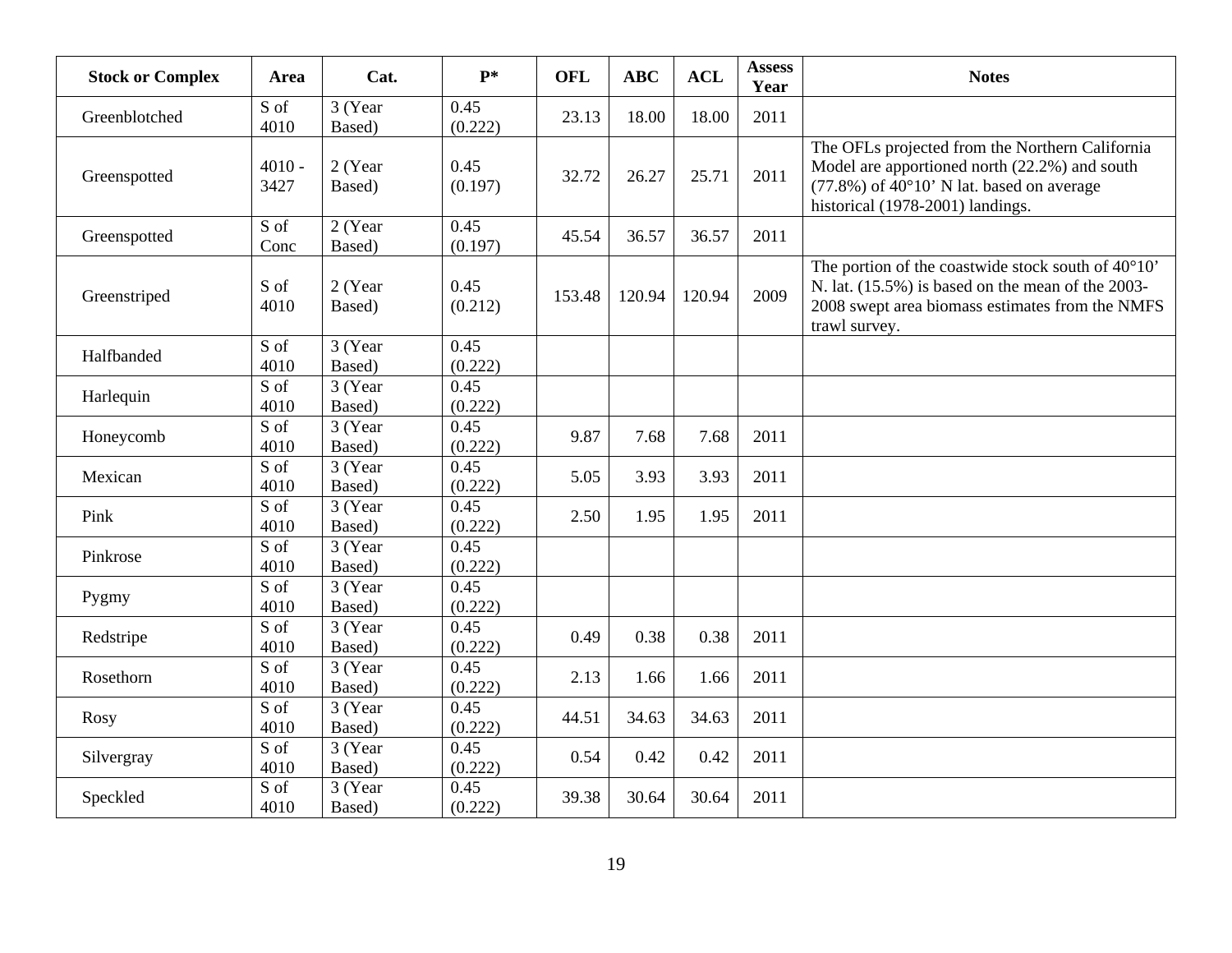| <b>Stock or Complex</b>   | Area                   | Cat.              | $P*$            | <b>OFL</b> | <b>ABC</b> | <b>ACL</b> | <b>Assess</b><br>Year | <b>Notes</b>                                                                                                               |
|---------------------------|------------------------|-------------------|-----------------|------------|------------|------------|-----------------------|----------------------------------------------------------------------------------------------------------------------------|
| Squarespot                | S of<br>4010           | 3 (Year<br>Based) | 0.45<br>(0.222) | 11.10      | 8.64       | 8.64       | 2011                  |                                                                                                                            |
| <b>Starry</b>             | S of<br>4010           | 3 (Year<br>Based) | 0.45<br>(0.222) | 62.57      | 48.68      | 48.68      | 2011                  |                                                                                                                            |
| Stripetail                | S of<br>4010           | 3 (Year<br>Based) | 0.45<br>(0.222) | 23.62      | 18.38      | 18.38      | 2011                  |                                                                                                                            |
| Swordspine                | S of<br>4010           | 3 (Year<br>Based) | 0.45<br>(0.222) | 14.22      | 11.06      | 11.06      | 2011                  |                                                                                                                            |
| Tiger                     | S of<br>4010           | 3 (Year<br>Based) | 0.45<br>(0.222) | 0.04       | 0.03       | 0.03       | 2011                  |                                                                                                                            |
| Vermilion                 | S of<br>4010           | 3 (Year<br>Based) | 0.45<br>(0.222) | 269.28     | 209.50     | 209.50     | 2011                  |                                                                                                                            |
| Yellowtail Rockfish       | S of<br>4010           | 3 (Year<br>Based) | 0.45<br>(0.222) | 1064.44    | 828.13     | 828.13     | 2011                  |                                                                                                                            |
| Slope Rockfish North      | N of<br>4010           |                   |                 | 1842       | 1568       | 1568       |                       |                                                                                                                            |
| Aurora                    | N of<br>4010           | 1 (Year<br>Based) | 0.45<br>(0.096) | 17.4       | 15.73      | 15.73      | 2013                  | The portion of the coastwide stock north of 40°10'<br>N lat. (19%) is based on average survey biomass.                     |
| <b>Bank</b>               | N of<br>4010           | 3 (Year<br>Based) | 0.45<br>(0.222) | 17.24      | 13.41      | 13.41      | 2011                  |                                                                                                                            |
| <b>Blackgill Rockfish</b> | N of<br>4010           | 3 (Year<br>Based) | 0.45<br>(0.222) | 4.7        | 3.66       | 3.66       | 2011                  |                                                                                                                            |
| Redbanded                 | $\mathbf N$ of<br>4010 | 3 (Year<br>Based) | 0.45<br>(0.222) | 45.26      | 35.21      | 35.21      | 2011                  |                                                                                                                            |
| Rougheye/Blackspotted     | N of<br>4010           | 2 (Year<br>Based) | 0.45<br>(0.182) | 233.24     | 190.79     | 190.79     | 2013                  | 98% of the coastwide OFL is apportioned north of<br>$40^{\circ}10'$ N. lat. based on average landings during<br>1985-2012. |
| Sharpchin                 | N of<br>4010           | 2 (Year<br>Based) | 0.45<br>(0.182) | 288.86     | 236.29     | 236.29     | 2013                  | 80% of coastwide OFL is apportioned to the N of<br>40°10' N lat. Bayesian projections differ from the<br>calculated ABCs.  |
| Shortraker                | N of<br>4010           | 3 (Year<br>Based) | 0.45<br>(0.222) | 18.70      | 14.55      | 14.55      | 2011                  |                                                                                                                            |
| Splitnose                 | N of<br>4010           | 1 (Year<br>Based) | 0.45<br>(0.113) | 1024.53    | 908.76     | 908.76     | 2009                  |                                                                                                                            |
| Yellowmouth               | N of<br>4010           | 3 (Year<br>Based) | 0.45<br>(0.222) | 192.45     | 149.72     | 149.72     | 2011                  |                                                                                                                            |